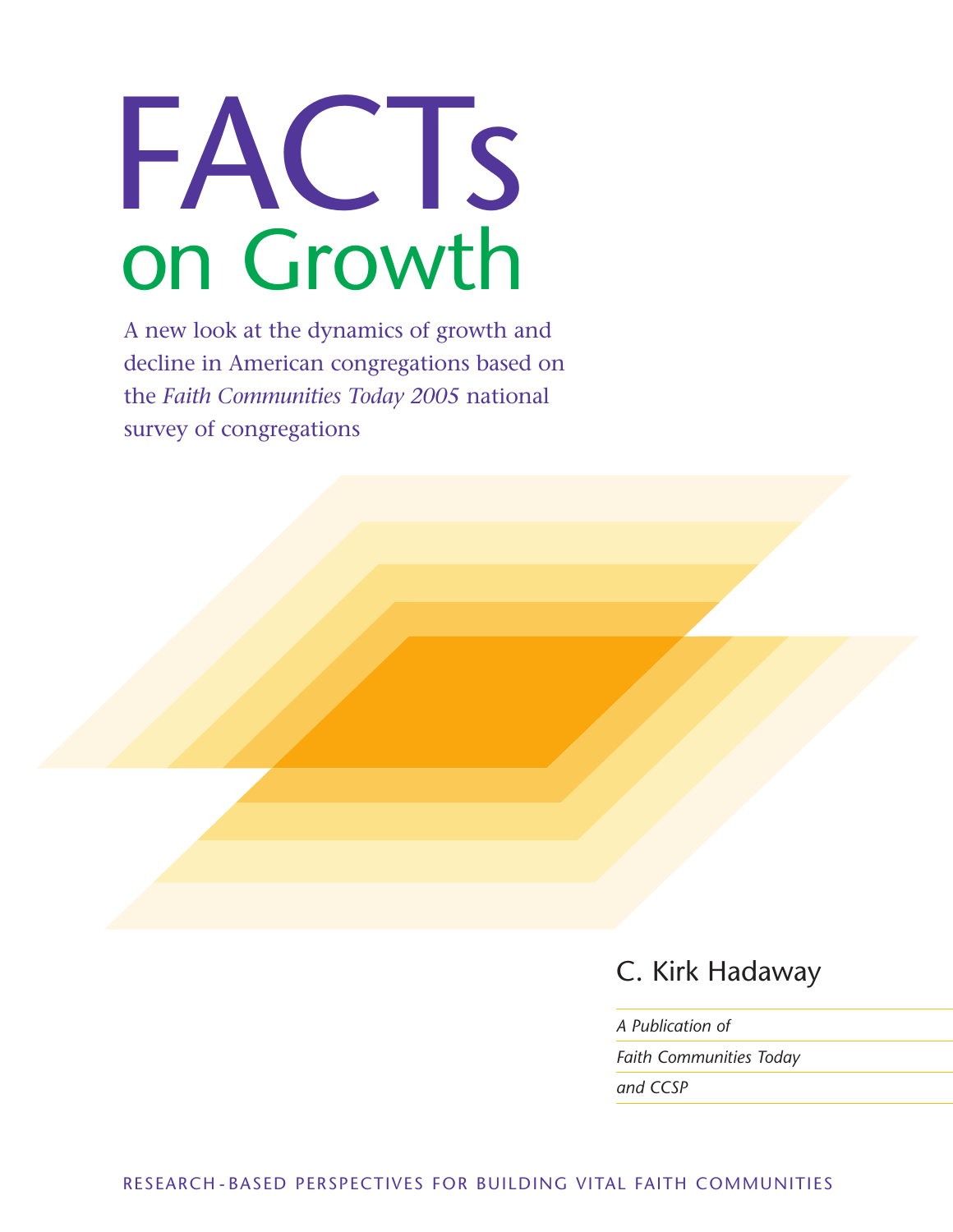# **The** *Faith Communities Today* **series was launched in 2000 with the largest national survey of congregations ever conducted in the United States.**

**he study of 14,301 local churches, synagogues, parishes, temples and mosques provided a public profile of the organizational backbone of religion in America—congregations —at the beginning of the new millennium. The working coalition of denominations and faith groups that sponsored the statistical portrait was so pleased with the insights and appreciation generated that they formalized their continuing efforts as The Cooperative Congregational Studies Partnership (CCSP), hosted by Hartford Seminary's Institute for Religion Research. Our primary purpose: The development of researchbased resources for congregational development. An on-going purpose: Advancing the public's understanding of one of the most pervasive voluntary organizations in the U.S.—our religious congregations.** and the beautiful the beautiful the beautiful the beautiful the beautiful the beautiful the beautiful the beautiful the beautiful the beautiful the beautiful the beautiful the beautiful the beautiful the beautiful the beau

**The long-term goal of CCSP is to conduct a mega-survey like FACT2000 at the turn of every decade, coinciding with the U.S. Census. But just as the Census Bureau conducts regular national surveys between its large-scale decadal enumerations, it is our intent to conduct several, smaller sample-based national surveys of congregations in intervening years. FACT2005, the results of which provide the data for this report, is the first of these national polls. Its goal, as well as that of the FACT series of national surveys more generally, is to track changes in U.S. congregations and plumb the dynamics of selected congregational practices and challenges.** 

**A copy of the FACT2005 questionnaire, designed by the CCSP Research Taskforce, is available on the FACT website (fact.hartsem.edu). It should be consulted for exact question and response category wordings. The survey was administered by the Institute for Social Research at Calvin College. The questionnaire was mailed to a random sample of 3000 congregations, and included the option of completing the questionnaire online.** 

**The sample was originally generated by American Church Lists, then reviewed and cleaned by CCSP denominations and faith groups. Random replacements for non-responding congregations were drawn from an American Church Lists shadow sample and from denominational yearbook samples.**

**Eight hundred and eighty-four usable questionnaires were received. To enhance national representation, responses were weighted to the population parameters for region and faith family provided by Hadaway and Marler [C. Kirk Hadaway and Penny Long Marler, How Many Americans Attend Worship Each Week? An Alternative Approach to Measurement,** *Journal for the Scientific Study of Religion* **(2005) 44(3): 307-322, Table 2], and for size of congregation and rural/city/suburban location found in the FACT2000 national survey of 14,301 congregations (fact.hartsem.edu/research/index.html). Sampling error for such a survey can only be estimated. We estimate it to be +/- 4% at the 95% confidence level.**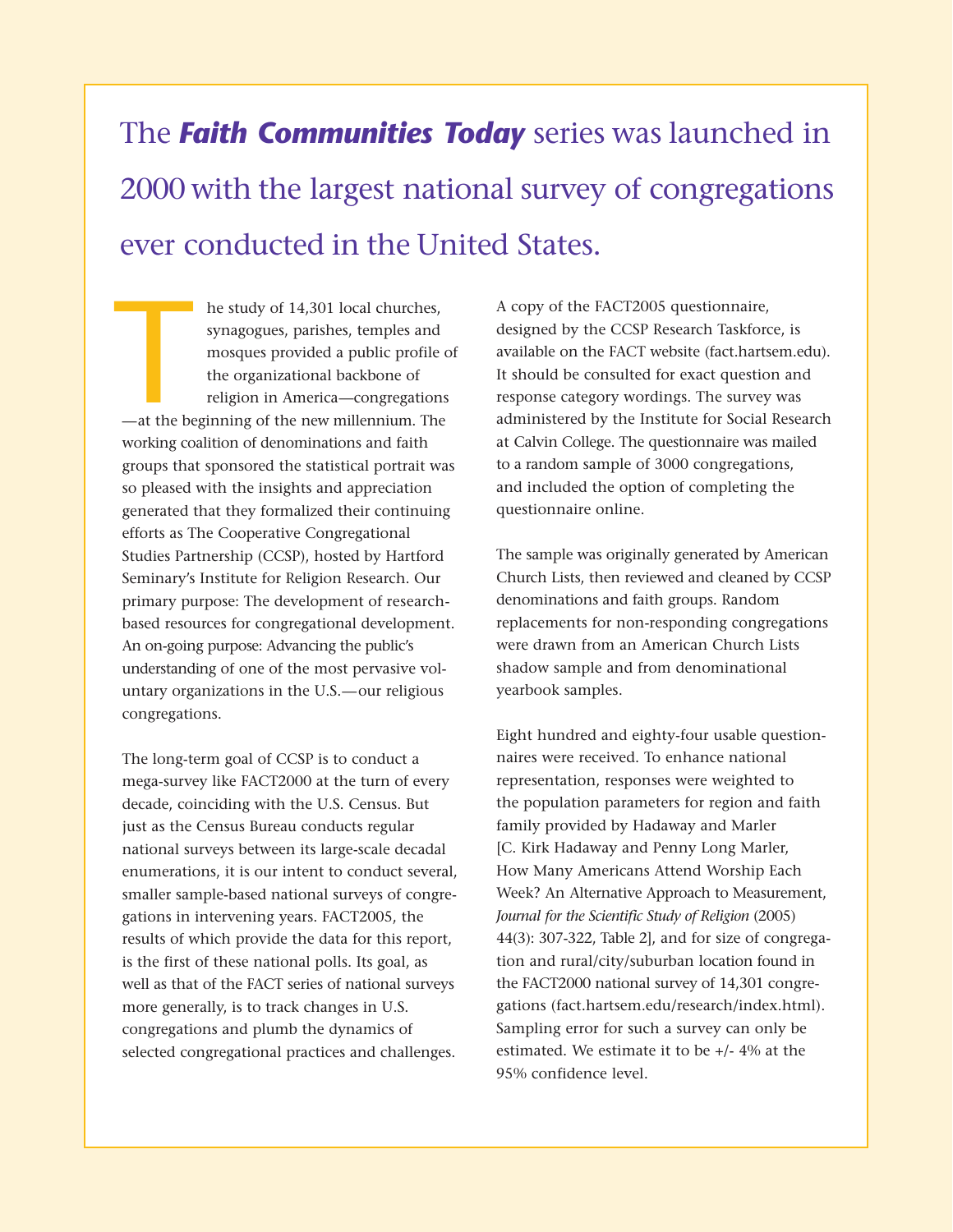# **FACTs** on Growth

# **CONTENTS**

| <b>Context and Composition 2</b> |  |
|----------------------------------|--|
|                                  |  |
| The Character of Worship9        |  |
| Program and Recruitment12        |  |
| Putting It All Together 16       |  |

**Some congregations in America are growing; others are declining. Why do many congregations do well and thrive but others find growth to be elusive?**

**In seeking answers to this question, we explore the many sources of congregational growth and decline, including:** 

- **The location and demographic makeup of the congregation,**
- **The congregation's identity,**
- **The congregation's worship, and**
- **The congregation's activities (including recruitment).**

**Most of what you will see here are things that help congregations grow, but in a few cases the emphasis will be on decline—things that declining churches tend to exhibit and growing churches are more likely to avoid.**

**Growth is measured by change in average weekly attendance from 2000 to 2005 using a 4-category growth/decline variable that ranged from decline, plateau, some growth, to greatest growth. Congregations with the greatest growth scored at the top of a scale that combined percent change in worship attendance from 2000 to 2005 with net change over the same period. Using this growth scale mitigates the problem of small congregations tending to have the greatest percent change in attendance and large congregations tending to have the greatest net change in attendance. In order to be included in the top growth category a congregation must have experienced both substantial net and percentage growth from 2000 to 2005.**

**The charts below report the percentage of congregations with greatest growth within response categories on various survey questions. For instance, when congregational leaders are asked, "Is your congregation willing to change to meet new challenges?" among those congregations that say they "strongly agree," 46% have experienced the highest level of attendance growth. Among those saying "somewhat agree," 37% are growing strongly. And finally, among congregations who say they "strongly disagree," "disagree" or are "unsure" about whether they are willing to change to meet new challenges, only 15% have the highest level of attendance growth. The strength of the relationship with growth is seen in the degree of difference between the highest and lowest columns, which in this case is 31 percentage points—a very large difference.**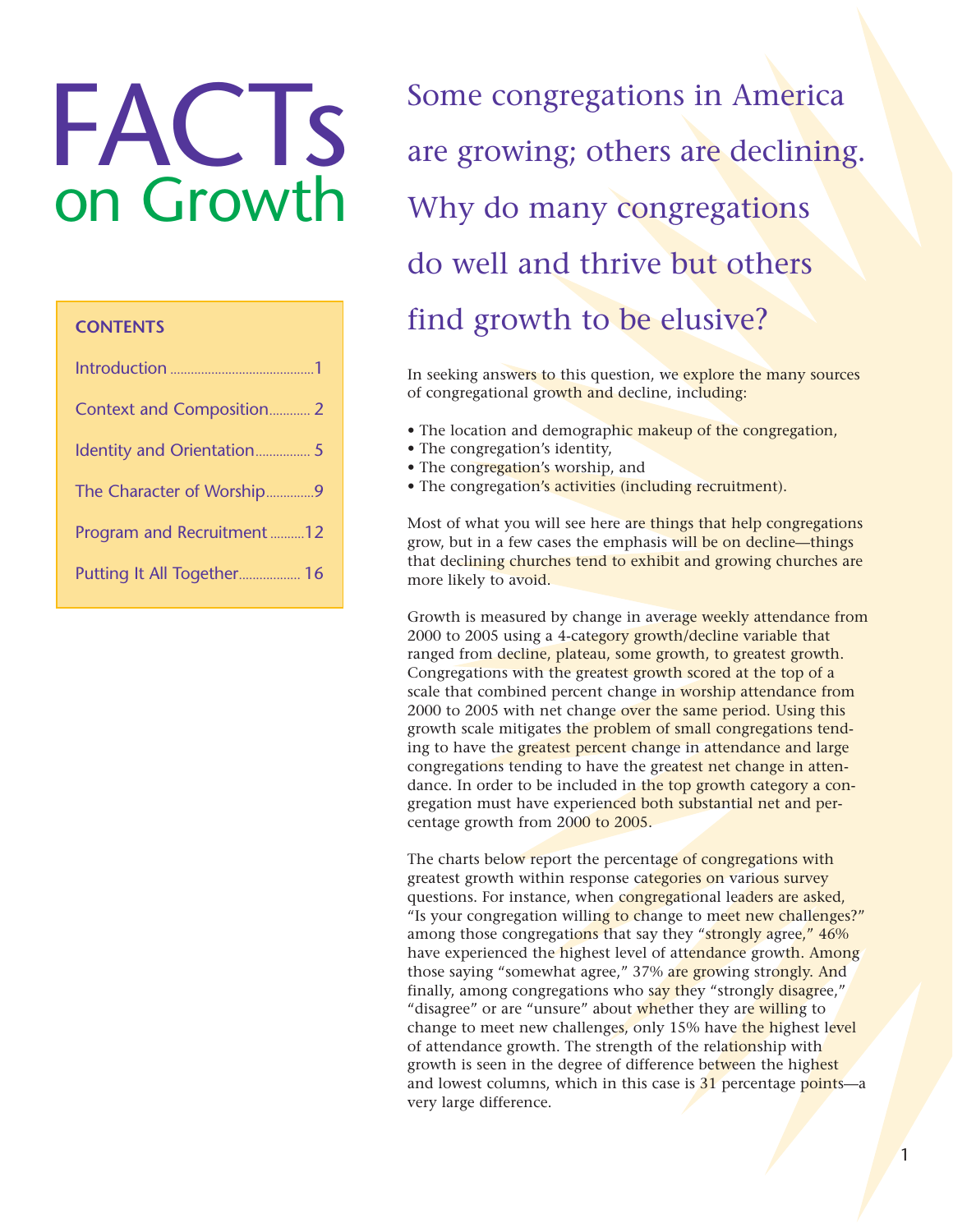### **Congregational Context and Composition** 70% **Figure 1. Location, Location, Location**

**Congregations are located in geographic communities and form communities themselves, with rich social** 48% lives. As such, the growth/decline profile of a church is greatly affected by where it is located and the composition of the congregation. **a** – underding the relationship of the controller controller and the controller controller and the controller controller and controller and controller and controller and controller and controller and controller and contro  $\begin{bmatrix} 1 & 1 \\ 0 & 1 \end{bmatrix}$  and  $\begin{bmatrix} 1 & 1 \\ 1 & 1 \end{bmatrix}$  is  $\begin{bmatrix} 1 & 1 \\ 1 & 1 \end{bmatrix}$ 

72%

**FIGURE 1 shows that congregations located in newer**  suburbs are more likely to experience growth than con**gregations in any other type of location. Congregations** are least likely to grow in rural areas and small towns. **Newer suburbs are where the greatest population** growth is occurring. New people move into new housing **and often look for a worshipping community nearby. Population growth is not a dominant feature of the other locations. Thus, congregations cannot rely on an** 80 **increasing supply of newcomers, but must do ministry** 70 **within a stable or declining population.** 0 % **Ongr**<br> **Example 18**<br> **Example 18**<br> **Example 18**<br> **Example 18**<br> **Example 18**<br> **Example 18**<br> **Example 18**<br> **Example 18**<br> **Example 18**<br> **Example 18**<br> **Example 18**<br> **Example 18**<br> **Example 18**<br> **Example 18**<br> **Example 18**<br> **Exa Solution 1998**<br>Superior Section 1997<br>Section 1998<br>Superior Section 1998<br>Of the mulation 1998<br>Interaction 1998<br>Of the mulation 1999 **gat**<br>same are all the same was the score of the same of the same of the same of the same of the same of the same of the same of the same of the same of the same of the same of the same of the same of the same of the same **Solution**<br>
Solution Catacter in the state of the state of the state of the state of the state of the state of the state of the state of the state of the state of the state of the state of the state of the state of the sta **Cont**<br>eograpt<br>elves, wi<br>iine prois locate<br>ions locatic<br>diareas a<br>greatest<br>lle move<br>minant<br>minant **D C** is example the properties of the properties of the control of the control of the control of the control of the control of the control of the control of the control of the control of the control of the control of th t<br>
oom:<br>
ich<br>
of and<br>
identical<br>
inty<br>
inty<br>
inty<br>
inty<br>
inty<br>
inty<br>
inty<br>
inty<br>
inty<br>
inty<br>
inty<br>
inty<br>
inty<br>
inty<br>
inty<br>
inty<br>
inty<br>
inty<br>
inty<br>
inty<br>
inty<br>
inty<br>
inty<br>
inty<br>
inty<br>
inty<br>
inty<br>
inty<br>
inty<br>
inty<br>
inty<br>
int *read*<br> **r** commentation<br> **r** id e n tia le s of a d<br> **r** e of a d<br> **r** e d in 1<br> **r** cong<br> **r** and the unity<br> **r** and the unity<br> **r** and the unity Xt a<br>
e of a<br>
e of a<br>
e of a<br>
e and the and the distribution<br>
conglamal<br>
population<br>
the unity<br>
ature of rest do **nd C**<br>inities<br>cial<br>urch<br>compo-<br>wer<br>an con-<br>bousing<br>housing<br>the<br>the on an d C<br>
inities<br>
ial<br>
urch<br>
compo<br>
ver<br>
n con-<br>
any.<br>
he on an<br>
inter-

**A surprising feature of FIGURE 1 is that the second best** 50 **area for growth is in the downtown or central city of metropolitan areas. In years past, downtown congrega-**40 **tions were mired in decline as the suburbs boomed and** 30 **the central cities lost people. Urban renewal and gentri-**20 **fication changed this dynamic. But even though downtown and central city congregations are second most** 10 likely to experience significant growth, they are also **more likely to decline than all other areas (26% are declining), followed by towns and small cities (23%) and rural areas (21%). In newer suburbs, only 10% of the congregations declined.**

**Using census data for 2000 and population estimates for 2005 confirms the strong relationship between population** 36% **growth in the community and church growth. In fact,** 30% **the strongest demographic correlate with growth is increase or decrease in the number of households. Among congregations in zip code areas where the number of households increased 1.8% a year or more, 58% were** % **growing substantially. By contrast, only 14% of congre**gations were growing in areas that experienced no **growth or actual decline in the number of households from 2000 to 2005.**  27% 8 %  $\begin{bmatrix} 1 & 1 \\ 2 & 3 \\ 0 & 1 \\ 0 & 0 \\ 0 & 0 \\ 0 & 0 \\ 0 & 0 \\ 0 & 0 \\ 0 & 0 \\ 0 & 0 \\ 0 & 0 \\ 0 & 0 \\ 0 & 0 \\ 0 & 0 \\ 0 & 0 \\ 0 & 0 \\ 0 & 0 \\ 0 & 0 \\ 0 & 0 \\ 0 & 0 \\ 0 & 0 \\ 0 & 0 \\ 0 & 0 \\ 0 & 0 \\ 0 & 0 \\ 0 & 0 \\ 0 & 0 \\ 0 & 0 \\ 0 & 0 \\ 0 & 0 \\ 0 & 0 \\ 0 & 0 \\ 0 & 0 \\ 0 & 0 \\ 0 & 0 \\ 0 &$  $\begin{bmatrix} 1 & 1 \\ 2 & 3 \\ 1 & 5 \\ 15 & 10 \\ 10 & 10 \\ 10 & 10 \\ 10 & 10 \\ 10 & 10 \\ 10 & 10 \\ 10 & 10 \\ 10 & 10 \\ 10 & 10 \\ 10 & 10 \\ 10 & 10 \\ 10 & 10 \\ 10 & 10 \\ 10 & 10 & 10 \\ 10 & 10 & 10 \\ 10 & 10 & 10 \\ 10 & 10 & 10 \\ 10 & 10 & 10 \\ 10 & 10 & 10 \\ 10 & 10 & 10 \\ 10 & 10 &$  $\begin{array}{c} \n\mathbf{C} \\
\mathbf{n} \times \mathbf{s} \\
\mathbf{s} \\
\mathbf{s}\n\end{array}$  $\frac{1}{2}$   $\frac{1}{3}$   $\frac{5}{2}$   $\frac{1}{2}$ **1696**<br> **1697**<br> **1697**<br> **1697**<br> **1697**<br> **1697**<br> **1697**<br> **1697**<br> **1697**<br> **1697**<br> **1697**<br> **1697**<br> **1697**<br> **1697**<br> **1697**<br> **1697**<br> **1697**<br> **1697**<br> **1697**<br> **1697**<br> **1697**<br> **1697**<br> **1697**<br> **1697**<br> **1697**<br> **1697**<br> **1697**<br> **1697** 

55%

**Region is also important, but only in the sense that the South is better for growth than all others. In the South 44% of congregations experienced the highest level of** 60 **growth. In all of the other regions, 31% or less of the congregations grew significantly. Not only is the South** 50 **growing in population due to "sunbelt migration," but it is by all accounts the most religious region of the** 40 **nation—a place where religious observance remains normative.** 30

**Congregations are living organisms. They are born, they** 20 **flourish or stagnate, and some even die. But as shown** 10 **in FIGURE 2, younger congregations are most likely to** grow. In part, this is because new congregations are **more likely to be started in growing suburban areas. However, even outside of newer suburbs, younger congregations are more likely to grow than older congregations. New organizations of all types tend to be more focused on establishing themselves as viable institutions. They cannot take it for granted.** 



### **Location, Location, Location** Percent of Congregations Growing

### **FIGURE 1 FIGURE 2**



### **Younger Congregations Grow** Percent of Congregations Growing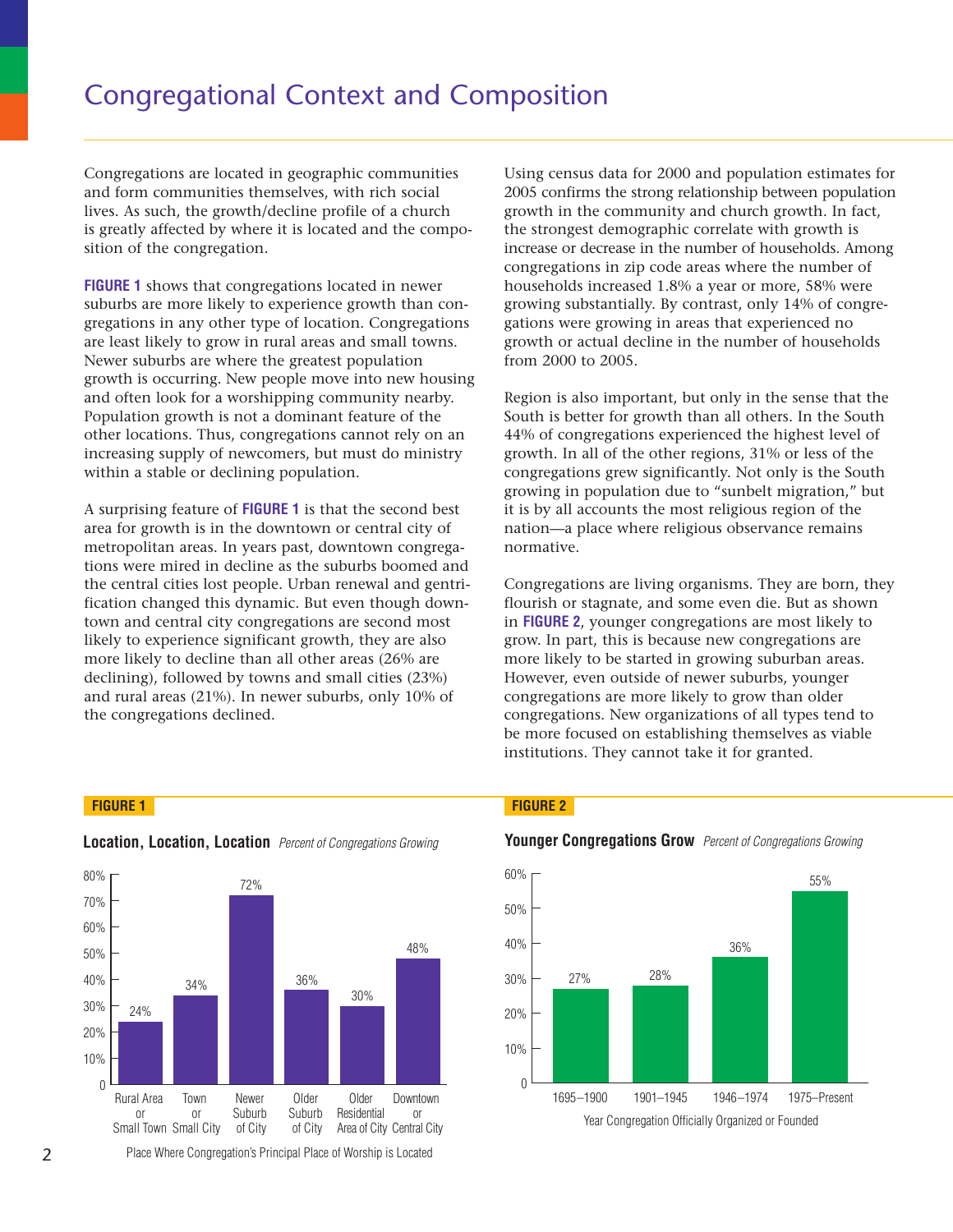**For a variety of reasons (including residential segrega**tion), the vast majority of congregations in America are **composed of a single racial/ethnic group. However, the rather rare exceptions—congregations that are composed of two or more racial/ethnic groups—are most likely to have experienced strong growth in worship attendance. Least likely to grow rapidly are predominantly white, non-Hispanic congregations. Among these congregations, only 31% experienced the highest level of growth from 2000 to 2005. Not only is the Anglo majority a shrinking proportion of the American population, but racial/ethnic minority churches and multi-racial/ethic churches tend to be newer and to have more dynamic, exciting, and inspirational worship services.** 0 %  $\begin{bmatrix} 1 \\ 1 \\ 0 \\ 1 \\ 0 \\ 1 \end{bmatrix}$ ety of reasons (including residential segregations in America<br>
of a single racial/ethnic group. However, t<br>
exceptions—congregations that are compore<br>
more racial/ethnic groups—are most likely<br>
rienced strong growth in wor rived of reasons (including residential space that of a single racial/ethnic group. How the exceptions—congregations that are more racial/ethnic groups—are most rienced strong growth in worship at y to grow rapidly are pre ienced strong growth in worship atte<br>to grow rapidly are predominantly<br>ic congregations. Among these cong<br>xperienced the highest level of grow<br>95. Not only is the Anglo majority a s<br>of the American population, but rac<br>uurc c cee<br>1 t t rc<br>m n<br>20<br>d'  $\overline{3}$ e<br>ti ty<br>e'<br>ti وي<br>1 : أر د<br>10 ti sp<br>| 0 %<br>| ticy<br>| e ti r<br>kk<br>0 % ;<br>1 % die % die % die % die % die % die % die % die % die % die % die % die % die % die % die % die % die % di

**One of the pervasive images of congregations in America is that of aging communities of faith. To be sure, the average parishioner tends to be older than the average American. But not all congregations are composed primarily of older adults. Those that have a healthy mix of ages tend to be growing, but most important to growth is the ability of congregations to attract young adults and families with children.**

**Congregations where older adults (over age 60) comprise 20% or less of active adult participants are most likely to grow. Congregations in which more than 40% of their regular participants are over 60 are very unlikely to grow. The mere presence of older adults is not problematic in and of itself. But a congregation where a** 60 **large proportion of the members are older tends to have** a cluster of characteristics that inhibit growth. Not only **are no children being born to members, but such congregations tend to lack a clear sense of mission and**  40 **purpose, vibrant worship or involvement in recruitment/** 30 **evangelism, and they also are more likely to be located** in rural areas and smaller towns.

# **FIGURE 3 FIGURE 4**  $\frac{1}{\sqrt{2}}$  $\frac{1}{2}$



**Race, Ethnicity and Growth** Percent of Congregations Growing

### **Aging Congregations Don't Grow** Percent of Congregations Growing

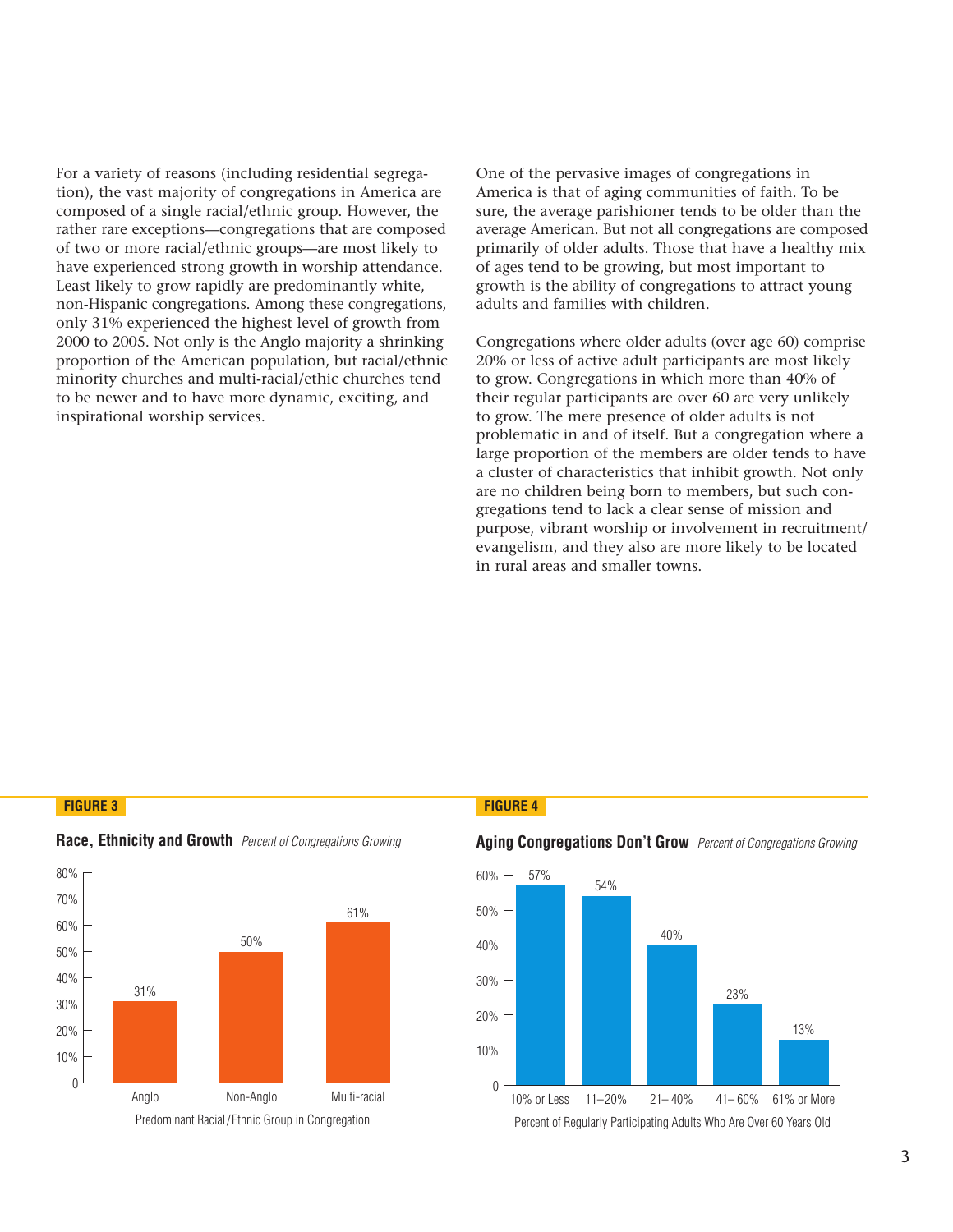**If larger proportions of older adults lead to growth**  problems, larger proportions of younger adults lead to **growth opportunities. The congregation that is able to** attract younger adults is somewhat exceptional. To be sure, such churches are most often found in the suburbs and are thus able to reach that increasingly elusive **commodity in American society: married couples with children in the home. Yet the fact that such congregations** 10% **are also able to reach younger adults in general—people who are less frequent attendees—implies that they have qualities that go beyond an advantageous location. They tend to be more exciting, innovative and are more involved in recruitment. They want to reach people and make the effort to do so.** tt olaphin cus yut dessination olaphin cus yut dessination olaphin to the season of the season of the control of the control of the control of the control of the control of the control of the control of the control of the compared to the state of the state of the state of the state of the state of the state of the state of the state of the state of the state of the state of the state of the state of the state of the state of the state of th *egational Context and Composition* - continue<br>
1 proportions of older adults lead to growth<br>
1 space proportions of younger adults lead to<br>
1 opportunities. The congregation that is able to<br>
1 opportunities are most often Igregational Context and Composition -contragregational Context and Composition -contragregations, larger proportions of younger adults lead to the opportunities. The congregation that is able to control the subset of youn

**Other elements of congregational composition are also** 70% **related to growth and decline. Not surprisingly, the**  59% 0% **proportion of households with children in the home is** related to growth. More is better. However, the same **cannot be said for the proportion of females among** 40% **active participants. Even when controlling for the**  36% **proportion of older participants, a higher proportion of** 30% women in the congregation is associated with decline **rather than growth. As was the case for younger adults, the congregation that is able to attract larger proportions** 10% **of men, who also tend to be less religiously active, is the** 0% exceptional congregation-and is more likely to grow.

### **FIGURE 5 FIGURE 6**



### Younger Adults and Growth **Percent of Congregations Growing**



# **Growth and Gender Balance** Percent of Congregations Growing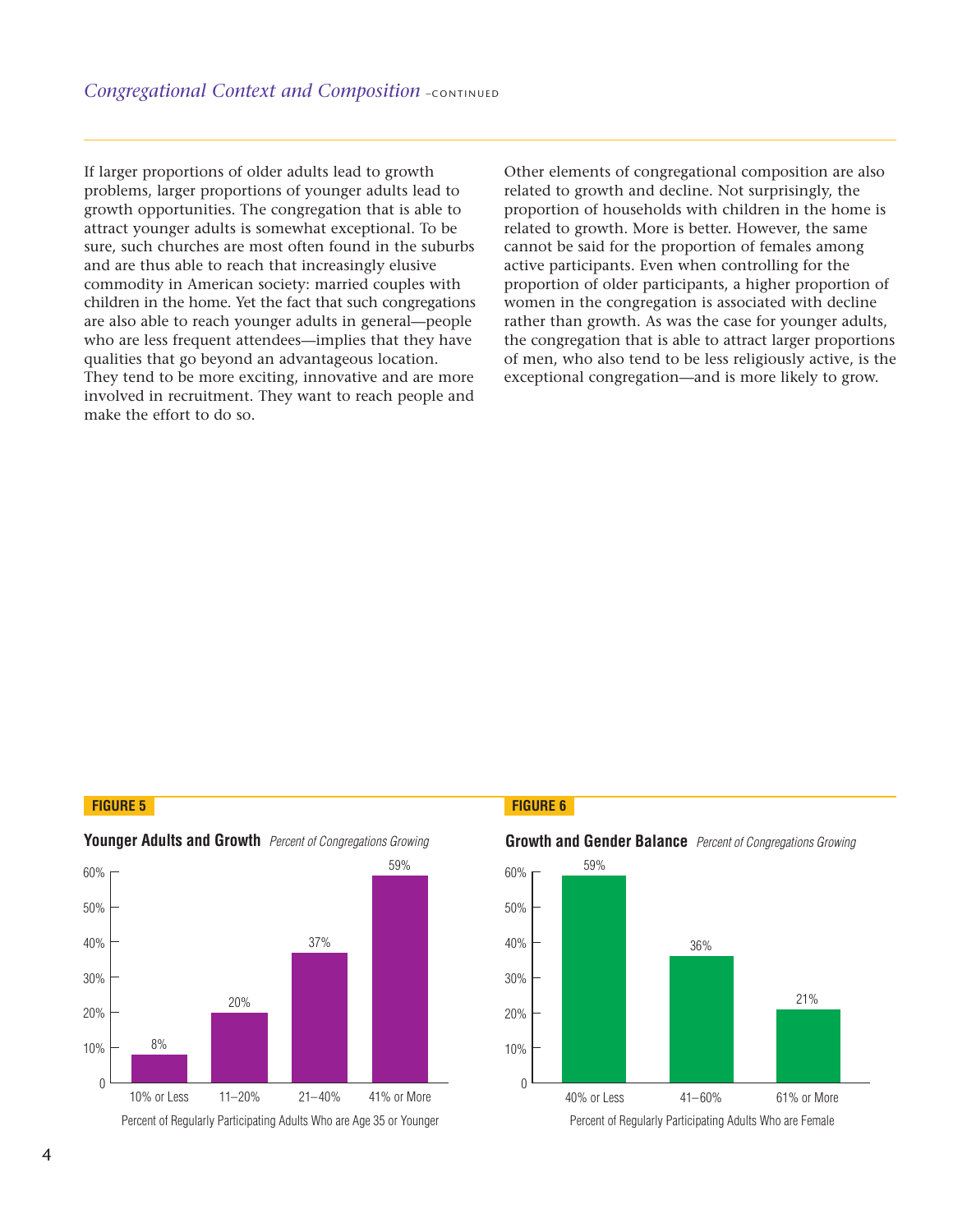**There are many types of religious congregations in America. One of the most obvious differences is in the faith tradition that they represent. The Faith Communities Today survey included both Christian** 50% **congregations and non-Christian congregations. But as** 40% noted earlier, 93% of the congregations included were **Christian. Christian congregations can be subdivided into mainline churches (United Methodist, Episcopal,** 30% **Presbyterian Church in the USA, Evangelical Lutheran, Disciples of Christ, etc.), evangelical/conservative churches (most Baptists, Assemblies of God, Church of God in Christ, Church of Christ, etc.), Catholic and** 10% **Eastern Orthodox churches, and a residual "other Christian" category (Latter Day Saints, Seventh-day Adventist, Brethren, etc.).** % **Frame Solution Solution Solution**<br> **F ignomic Solution Solution Solution Solution Solution Solution**<br> **F F Example 1**<br> **F Example 1**<br> **F Example 1**<br> **F Example 1**<br> **F Example 1**<br> **F Example 10**<br> **F Example**  $\mathbf{1}$  $\begin{bmatrix} -1 & 0 & 0 \\ 0 & 0 & 0 \\ 0 & 0 & 0 \\ 0 & 0 & 0 \\ 0 & 0 & 0 \\ 0 & 0 & 0 \\ 0 & 0 & 0 \\ 0 & 0 & 0 \\ 0 & 0 & 0 \\ 0 & 0 & 0 \\ 0 & 0 & 0 \\ 0 & 0 & 0 \\ 0 & 0 & 0 \\ 0 & 0 & 0 \\ 0 & 0 & 0 & 0 \\ 0 & 0 & 0 & 0 \\ 0 & 0 & 0 & 0 \\ 0 & 0 & 0 & 0 \\ 0 & 0 & 0 & 0 & 0 \\ 0 & 0 & 0 & 0 & 0 \\ 0 & 0 & 0 &$ are r a. C<br>
a. C<br>
a. C<br>
th trumit<br>
ian.<br>
ian.<br>
ian.<br>
ian.<br>
if is derica<br>
is erica<br>
continue of the contract contract contract contract contract contract contract contract contract contract contract contract contract contra France is a controller and the set of the set of the set of the set of the set of the set of the set of the set of the set of the set of the set of the set of the set of the set of the set of the set of the set of the set ypes of<br>the mc that if<br>the moment of the moment<br>of the moment of the moment<br>churc churc churc<br>churc if and the moment<br>tial diffusion moment<br>congraphial pes on<br>that income such that is<br>ay sure such that is<br>not the such that is<br>the such that the such that<br>tial diffusion that the such that<br>congression that the such that<br>congression that the such that the such that is a subst gious congregations in<br>
bvious differences is in<br>
represent. The Faith<br>
included both Christian<br>
istian congregations. But as<br>
regrations included were<br>
istions can be subdivided<br>
ited Methodist, Episcopal,<br>
CSA, Evangelic igious con<br>bvious dif<br>represent<br>included l<br>istian cong<br>ngregations can<br>ited Meth<br>uSA, Evan<br>angelical/c<br>semblies of Christ, et<br>and a resi<br>Day Saints<br>nces in th<br>al families.<br>ikely amon<br>ions. Grow<br>and Catho

**There are substantial differences in the growth profile of American denominational families. FIGURE 7 shows that growth is much more likely among evangelical and "other Christian" congregations. Growth is much**  40 **less likely among mainline and Catholic and Orthodox** 35 **congregations.** 30

**It is well known that most conservative, evangelical and more sectarian religious bodies are growing and mainline denominations have been in decline since the mid-1960s. But the lack of growth among Catholic congregations may be somewhat surprising, given continued** 60% **increases in the overall Catholic population. However,** as many observers have suspected, increases in the Catholic and Orthodox constituency have not translated into increased worship attendance in their churches. **Figure 12**<br>**Figure 10**<br>**Figure 1**<br>**Figure 8. D** educations have been in decline since the<br>**Figure 10**<br>**Figure 10**<br>**Figure 10**<br>**Figure 10**<br>**Figure 10**<br>**Figure 2. B** and Divisors any observers have suspected, increases in t  $\mathcal{L}_{\mathcal{D}}$  , which is a set of the set of the set of the set of the set of the set of the set of the set of the set of the set of the set of the set of the set of the set of the set of the set of the set of the set of s wer Kinowir mat most conservance, evangencar and and<br>ore sectarian religious bodies are growing and main-<br>60s. But the lack of growth among Catholic congrega-<br>ns may be somewhat surprising, given continued<br>reases in the nain-<br>e mid-<br>ngrega<br>ed<br>es.<br>slated<br>nes.<br>nes.<br>nes.<br>artici-<br>artici-<br>artici-<br>are **COMAN INCRED SECUTE:**<br>
The Sectaria denomines<br>
Solid in the property of the property<br>
Solid in the property of the property<br>
Solid increase<br>
disparity **EXECT:**<br>
Well know<br>
e sectariar<br>
denomina<br>
Solic and t<br>
diations increased<br>
disparity is

The disparity in growth between mainline and evangelical Protestant churches may seem to reinforce the widely held view that theological differences are the key to **understanding why so many mainline churches are declining and why so many evangelical churches are growing. However, the situation is not so simple.**

**All congregations were asked about the theological orientation of the majority of their members or participants. Options ranged from predominantly conservative to predominantly liberal. When all congregations are combined, there is very little relationship between** 50 **growth and theological orientation. In fact, the proportion growing is highest on the two end points:** 40 **predominantly conservative congregations and liberal congregations (growth rates of 38% and 39%, respectively).** 30 **Growth is least likely among congregations that say they are "right in the middle." Only 27% of centrist congregations are growing at the highest level.** 20 **The orient Sydney Set in the Sydney Set is also set of the system of the system of the system in all of the system in all of the system in all of the system in the system of the system of the system of the system of the s** 

# **FIGURE 7 FIGURE 8**



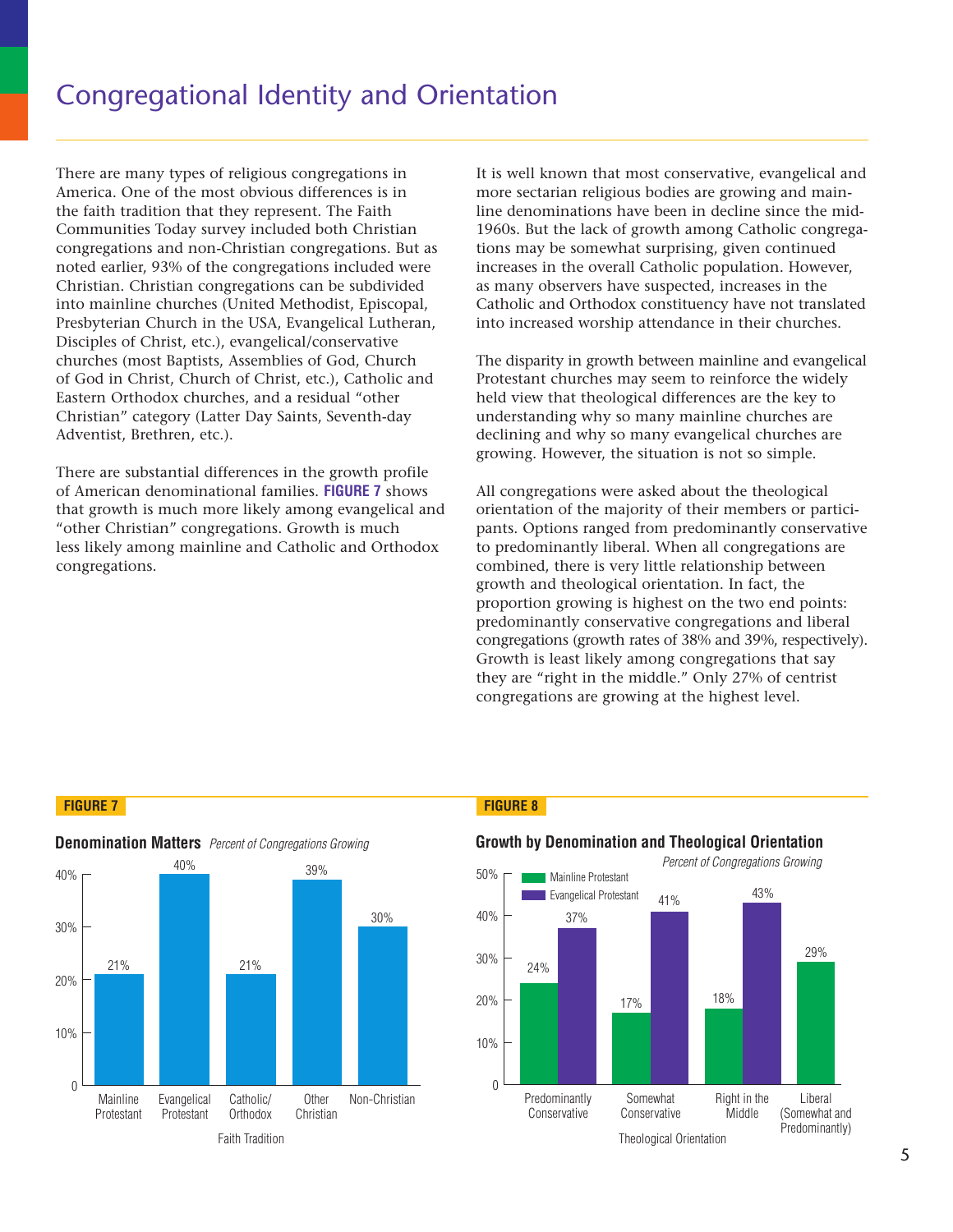**But since the debate over conservative vs. liberal growth is primarily focused on mainline and evangelical Christian churches, it is instructive to look at the relationship between theological orientation and growth among churches representing these two denominational** 60% **families.**  50% *Figure 1 . Figure 1 . The debate over conservative vs*<br> **Figure 9 . Probation**<br>
Figure 2 . The set of the set of the proposition<br>
Figure 1 . The set of the set of the set of the set of the set of the set of the set of the

Within evangelical denominations, it is the less **conservative churches that are most likely to grow. Evangelical denominations have very few self-defined** liberal churches (only 4% say they are liberal), so it was **necessary to combine these few churches with centrist, "right in the middle" congregations. Together, 43% of** 10% **these less conservative churches are growing, as compared** % **to 37% of predominantly conservative evangelical churches. Not surprisingly, over half (57%) of congregations in evangelical denominations say their active adult members are predominantly conservative.** 3 % T<br>
munities<br>
in Externe<br>
ides<br>
ides<br>
ides 0 % the debate over conservative vs. liberally focused on mainline and evangelic<br>churches, it is instructive to look at the observed theological orientation and guarches representing these two denon<br>vangelical denominations, i **CONCREG COMMAGE CONCERNMENT CONCERNMENT CONCRED TREAD (TO UPCE THE PRESENTIFY PRESENTIFY PRESENTIFY PRESENTIFY PRESENTIFY AND EXAM IS CONTENT CONCERNMENT CONCERNMENT CONCERNMENT CONTINUES TO SEVERAL ASSEMBLEM CONCERNMENT** 

**The proportion of growing churches is low among mainline congregations of all types, but it is higher for liberal** 40 **mainline churches. Overall, only 18% of mainline churches claim to be liberal, 25% are right in the middle,** 30 **32% are somewhat conservative and 25% are predominantly conservative. The fact that the most vital, growing mainline churches are most likely to be found among** 20 **their most liberal and most conservative churches may partially explain the conflict between traditionalist and** 10 **progressive elements in these denominations.** 

**So are conservative churches growing? The answer is yes, but primarily because they are part of growing evangelical denominations where most churches are theologically conservative. But the findings of the Faith Communities Today survey suggest that it is not theological conservatism per se that leads to growth, but rather something intrinsic to the evangelical Christian family and their constituency. Likewise, the weakness of mainline churches probably has more to do with pervasive problems among the mainline constituency (such as lower levels of church involvement, competing demands for time, and lower birth rates) than it does with their more moderate theology.** 

**More important than theological orientation is the religious character of the congregation and clarity of mission and purpose. Growing churches are clear about why they exist and about what they are to be doing. They do not grow because they have always been at the corner of Prospect and 77th Street. They do not grow because they are internally focused. They grow because they understand their reason for being (whatever that may be) and they make sure they "stick to their knitting" —doing the things well that are essential to their life as a** *religious* **organization.**

**Not surprisingly, churches in evangelical denominations and "other Christian" groups are much more likely to "strongly agree" that their congregation has a clear mission and purpose than mainline congregations (50% or more vs. 26%). So it would appear that at least part of the explanation for mainline decline is lack of a clear motivating purpose.**

### **FIGURE 9**



# **Purpose-Driven Growth** Percent of Congregations Growing

Our Congregation Has a Clear Mission and Purpose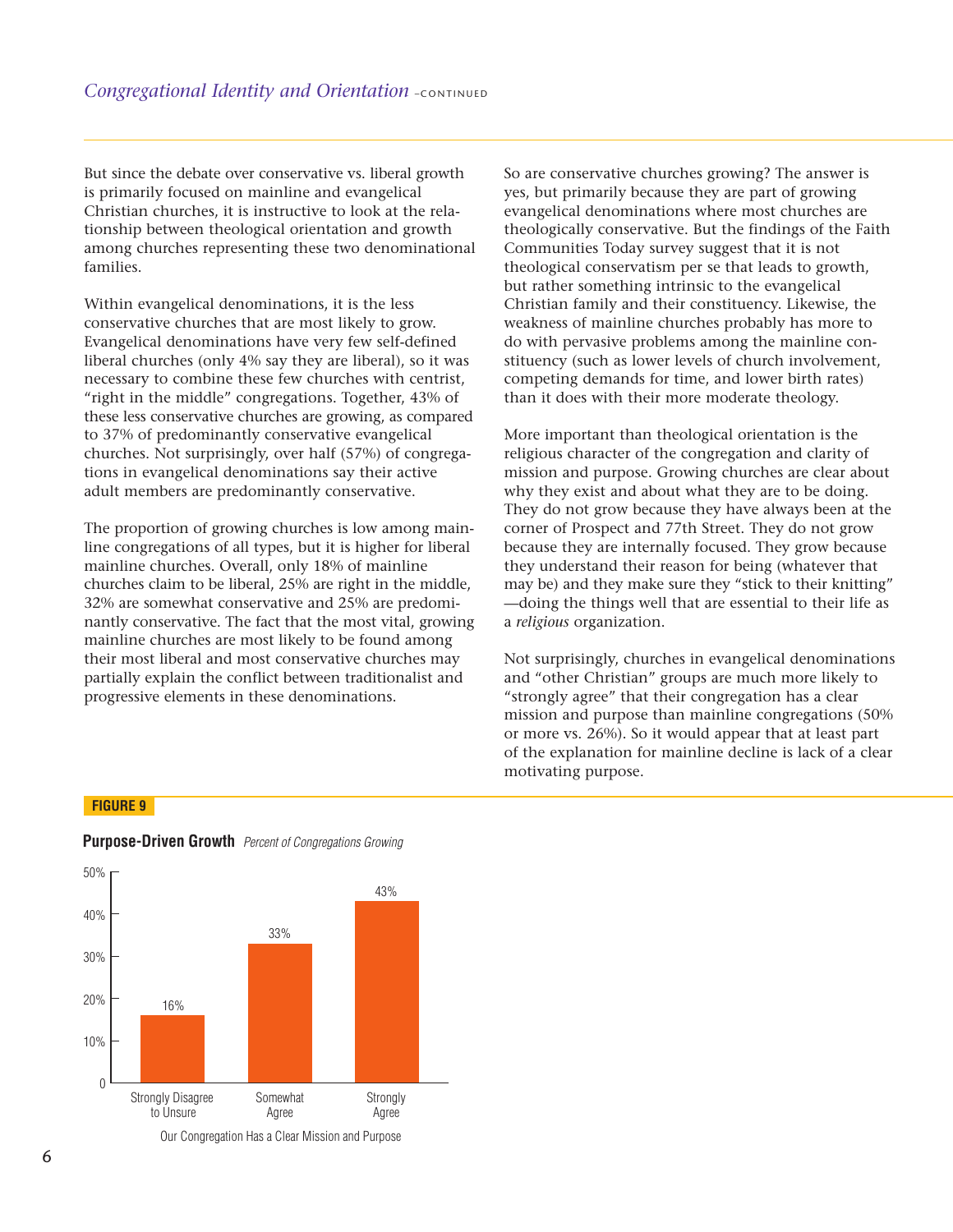**Essential to the mission of any religious congregation is to create a community where people encounter God. Otherwise, congregations often resemble inward-look-**60% **ing social clubs with little unique sense of purpose.**  In FIGURE 10 we see the strong relationship between **growth and the sense that the congregation is "spiritually** vital and alive." This is perhaps the key to whether a **congregation is actualizing its unique purpose—doing** that thing that congregations are more able to do than **any other organization in society. F** to the mission of any religious complement to a community where people encomple in the congregations of the strong relationship and the sense that the congregation of a live." This is perhaps the key to varion is actua 5 % iss strip to the strip of the strip of the strip of the strip of the strip of the strip of the strip of the str<br>and the strip of the strip of the strip of the strip of the strip of the strip of the strip of the strip of th 0 % notial to the mission of any religious congregat create a community where people encounternies, congregations often resemble inward-locial clubs with little unique sense of purpose GURE 10 we see the strong relationship be read mission of any religious community where people er<br>ongregations often resemble<br>bs with little unique sense of<br>we see the strong relationshi<br>ne sense that the congregation<br>e." This is perhaps the key to<br>is actualizing

**Congregations are often likened to families in which people are nurtured and grow. A sense of belonging is no doubt a good thing, but in some congregations** 60% **belonging becomes the primary reason that the congregation exists. <b>FIGURE 11** shows that congregations that have less of a sense of being a "close knit family" are **most likely to grow. This negative association with** 31% growth is not very strong, however, because even very **purposeful, mission-oriented congregations value a** 20% **sense of community.**  |<br>| 01<br>| 01<br>| 11<br>| 12<br>| 23 **Concilient Solution School School American**<br> **O u d** and grow. A sense of<br>
hing, but in some cong<br>
se the primary reason th<br> **RE 11** shows that congre<br>
ie of being a "close knit w. This negative associan<br> *N* strong, howe

**Also important to interpreting FIGURE 11 is the fact that** congregations that feel like close knit families tend to **be smaller. Small congregations either nurture community (feeling like families) or they die. Larger congregations tend to be more mission-oriented and less familial. Rural or small town settings also foster family-oriented congregations. People tend to know one another in the community and this familiarity is transferred into the** 40 **church. And, of course, rural areas and small towns also** 35 **tend to have smaller congregations.** 30

### **FIGURE 10 FIGURE 11**



# **Spiritual Vitality and Growth** Percent of Congregations Growing



Our Congregation is Spiritually Vital and Alive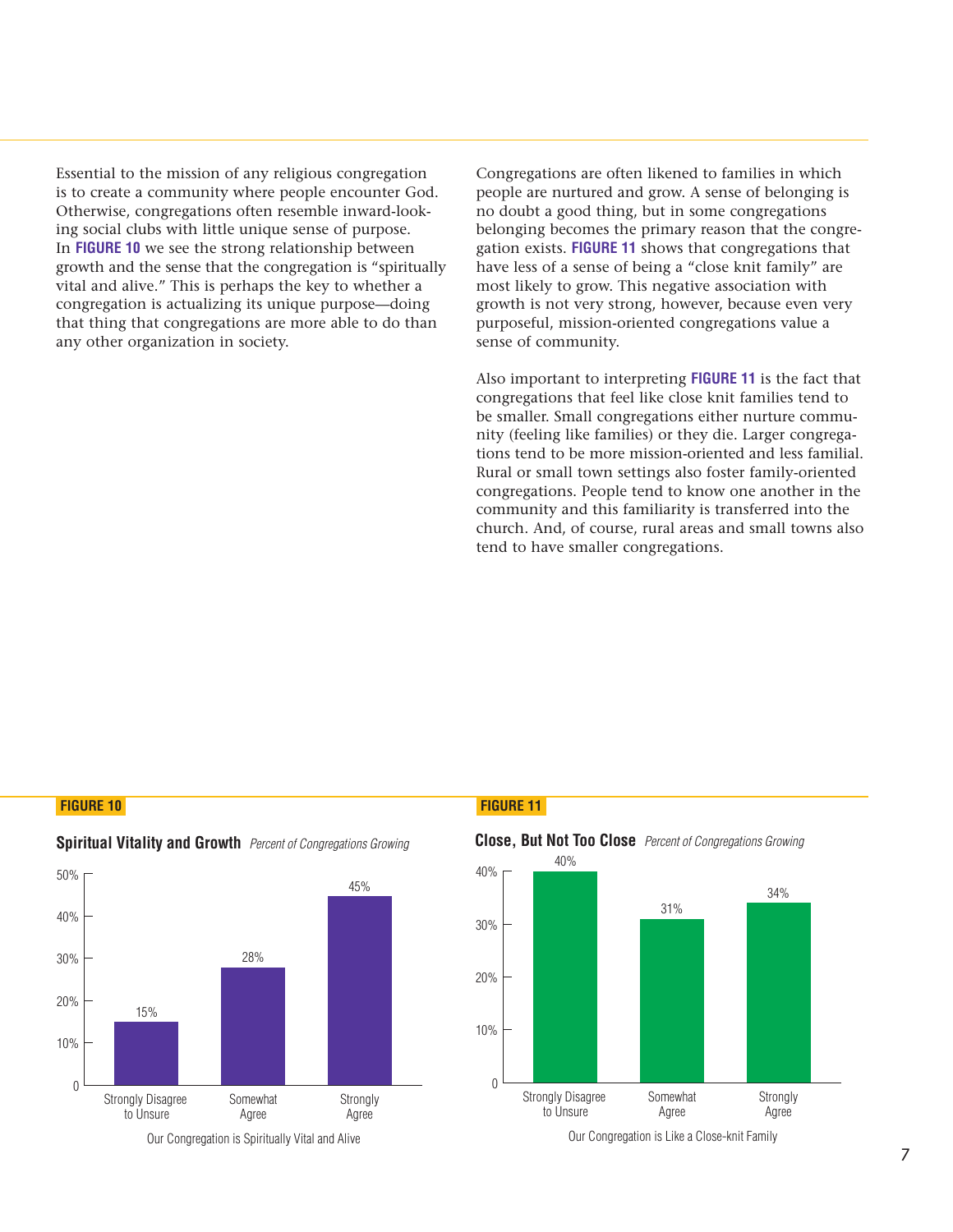**Congregations exist in neighborhoods and communities that are constantly changing. The membership of** congregations themselves is in constant flux as people **join, become active or inactive, drop out, move away** and so forth. Vital organizations are those that adapt **and adaptation requires change.** 

**FIGURE 12 shows that congregations that say they are willing to change to meet new challenges also tend to** 30% **be growing congregations. Most congregations (three quarters) believe that they are willing to change, which** 20% is somewhat surprising given the traditionalistic reputation of religious groups in America. But among the **minority of congregations which are unsure about or doubt their ability to change, growth is very unlikely. Only 15% of these congregations experienced signifi-**0% **cant growth in worship attendance from 2000 to 2005.** TS% of these congregations experienced signifi Exportantly changing. The membership of and systems absolutions themselves is in constant flux as performation and formation requires change.<br> **O 12** shows that congregations that say they to change to meet new challenges

**Congregations, families, communities, and clubs are all** social groups and one characteristic they share is the **possibility for internal conflict. Members sometimes argue, fight, and hold grudges. Congregational fights** 42% **tend to be unpleasant, creating a situation in which** 40% **some leave and others are dissuaded from joining. As** seen in **FIGURE 13**, congregations that have experienced **major conflict are quite likely to have declined in atten**dance. Congregations with no conflict during the **previous two years are least likely to decline and most** 13% **likely to grow. However, they are not that much different from congregations that have experienced only minor** 10% **conflict.**  Figures 100000, tamilies, communities, and clubs<br>typs and one characteristic they share is<br>for internal conflict. Members sometit<br>t, and hold grudges. Congregational f<br>unpleasant, creating a situation in wh<br>and others are | giventititie a Fo C s p | n | site a Fo C s p | n | site a ite families, communities, and clubs a<br>nd one characteristic they share is ti<br>nternal conflict. Members sometime<br>d hold grudges. Congregational figl<br>leasant, creating a situation in whic<br>l others are dissuaded from joining.<br>13

**Congregations that experienced major conflict rather** than minor conflict were much more likely to have a **leader resign or be fired and to have members withhold contributions to the congregation. Apparently any type of conflict tends to lead people to leave the congregation, but in the case of major conflict the loss of attendees is** 50 **much more serious.**

### **FIGURE 12 FIGURE 13**



**Living Things Change** Percent of Congregations Growing

### Our Congregation is Willing to Change to Meet New Challenges

**Conflict and Declining Attendance** Percent of Congregations Declining

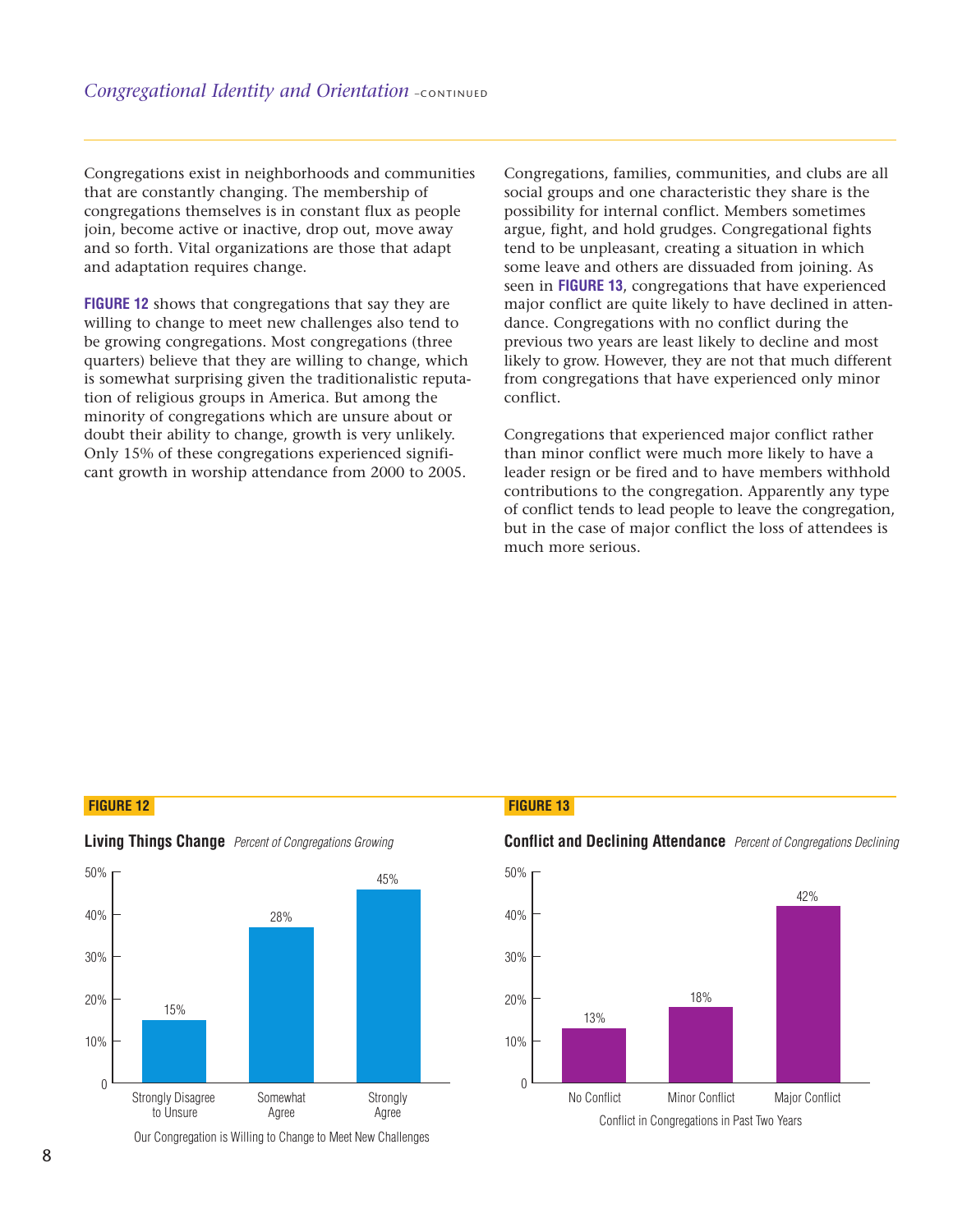**Worship is central to the life of congregations in** America. The community gathers, they hear homilies, **messages or sermons, they engage in community rituals,** 58% and in most cases they sing and pray. There is, of **course, a great deal of variation within and among faith** 50% traditions in the manner and frequency in which these elements take place. For instance, congregations differ in the number of worship services they hold. **Figure 14. The Character of Congling**<br> **Figure 14. The community gathers, they he**<br> **Figure 14. Start is an** to say and pray. The<br> **Figure 14. The community start of the same of the same in most cases they sing and pray.** 

If weekday services are excluded (other than Friday **evening services that "count" as weekend worship),** most churches hold either one (38%) or two worship **services (39%) each week. This latter number includes evangelical denominations that hold a Sunday morning and a Sunday evening service—which are attended by the same people for the most part. Only 12% of congregations have three services and 11% have four or more on a typical weekend.** 0 % between the teached of the state of the state of the state of the state of the state. The community gathers, they hear hos or sermons, they engage in communi most cases they sing and pray. There is, a great deal of variat *M* Worship is central to the life of congregations in merica. The community gathers, they hear hom essages or sermons, they engage in community and in most cases they sing and pray. There is, of ourse, a great deal of var s central to the life of congregat<br>The community gathers, they hor<br>or sermons, they engage in com<br>sot cases they sing and pray. The<br>great deal of variation within an<br>in the manner and frequency in<br>take place. For instance,

**In general, the more worship services a congregation** 60 **holds, the more likely it is to have grown. Over half (58%) of congregations with four or more worship**  50 **services grew substantially from 2000 to 2005. But do churches grow because they have more worship services** 40 **or do they grow first and then need to add additional** services? Unfortunately, there is not a definitive answer **to that question, but controlling for size in 2000 and 2005 suggests that congregations tend to add worship** 20 **services to accommodate additional attendees and also** to encourage growth.

**In terms of the character of worship itself, the descriptors most strongly associated with growth are "joyful," "exciting," "inspirational," and "thought-provoking." Less important, but still related to growth, were "filled** with a sense of God's presence" and "informal." **Figure 1 5. Follow**<br>**Figure 1 5. Solution**<br>**Figure 1 5. M** and "though but still related to grow<br>**God's presence"** and "ir<br>ates that a congregation  $\mathbf{r}$  =  $\mathbf{r}$  =  $\mathbf{r}$  =  $\mathbf{r}$  =  $\mathbf{r}$  =  $\mathbf{r}$  =  $\mathbf{r}$  =  $\mathbf{r}$  =  $\mathbf{r}$  =  $\mathbf{r}$  =  $\mathbf{r}$  =  $\mathbf{r}$  =  $\mathbf{r}$  =  $\mathbf{r}$  =  $\mathbf{r}$  =  $\mathbf{r}$  =  $\mathbf{r}$  =  $\mathbf{r}$  =  $\mathbf{r}$  =  $\mathbf{r}$  =  $\Gamma$   $\alpha$  and  $\alpha$  in  $\alpha$ 

**FIGURE 15 indicates that a congregation which describes their worship as "joyful" is more likely to experience substantial growth. This relationship exists among all denominational families. However, the same cannot be said for worship that is considered "exciting." Exciting** % **worship is essentially unrelated to growth among main**line churches, but is strongly related to growth among **all of the other faith families. So apparently for main**line congregations, exciting worship may seem too **foreign or perhaps too evangelical.**  or worshin that is co  $\frac{1}{2}$  p<br> $\frac{1}{2}$  tike if  $\frac{1}{4}$  $\begin{bmatrix} 1 & 0 & 0 & 0 \\ 0 & 0 & 0 & 0 \\ 0 & 0 & 0 & 0 \\ 0 & 0 & 0 & 0 \\ 0 & 0 & 0 & 0 \\ 0 & 0 & 0 & 0 \\ 0 & 0 & 0 & 0 \\ 0 & 0 & 0 & 0 \\ 0 & 0 & 0 & 0 \\ 0 & 0 & 0 & 0 \\ 0 & 0 & 0 & 0 \\ 0 & 0 & 0 & 0 \\ 0 & 0 & 0 & 0 \\ 0 & 0 & 0 & 0 & 0 \\ 0 & 0 & 0 & 0 & 0 \\ 0 & 0 & 0 & 0 & 0 \\ 0 & 0 & 0 & 0 &$  $\Gamma$   $\alpha$   $\alpha$   $\beta$   $\beta$   $\beta$   $\alpha$   $\beta$   $\beta$   $\beta$   $\beta$   $\beta$ of the character of worship itself, the destrongly associated with growth are "jo" "inspirational," and "thought-provob ortant, but still related to growth, were nse of God's presence" and "informal." indicates that a cong of the character of worship itself, the c<br>t strongly associated with growth are "j<br>," "inspirational," and "thought-provo<br>ortant, but still related to growth, were<br>mse of God's presence" and "informal."<br>5 indicates that a

### **FIGURE 14 FIGURE 15**



**Worship Services and Growth** Percent of Congregations Growing

How many worship services does your congregation usually hold each weekend? (Not counting weddings or funerals)



# **Making a Joyful Noise** Percent of Congregations Growing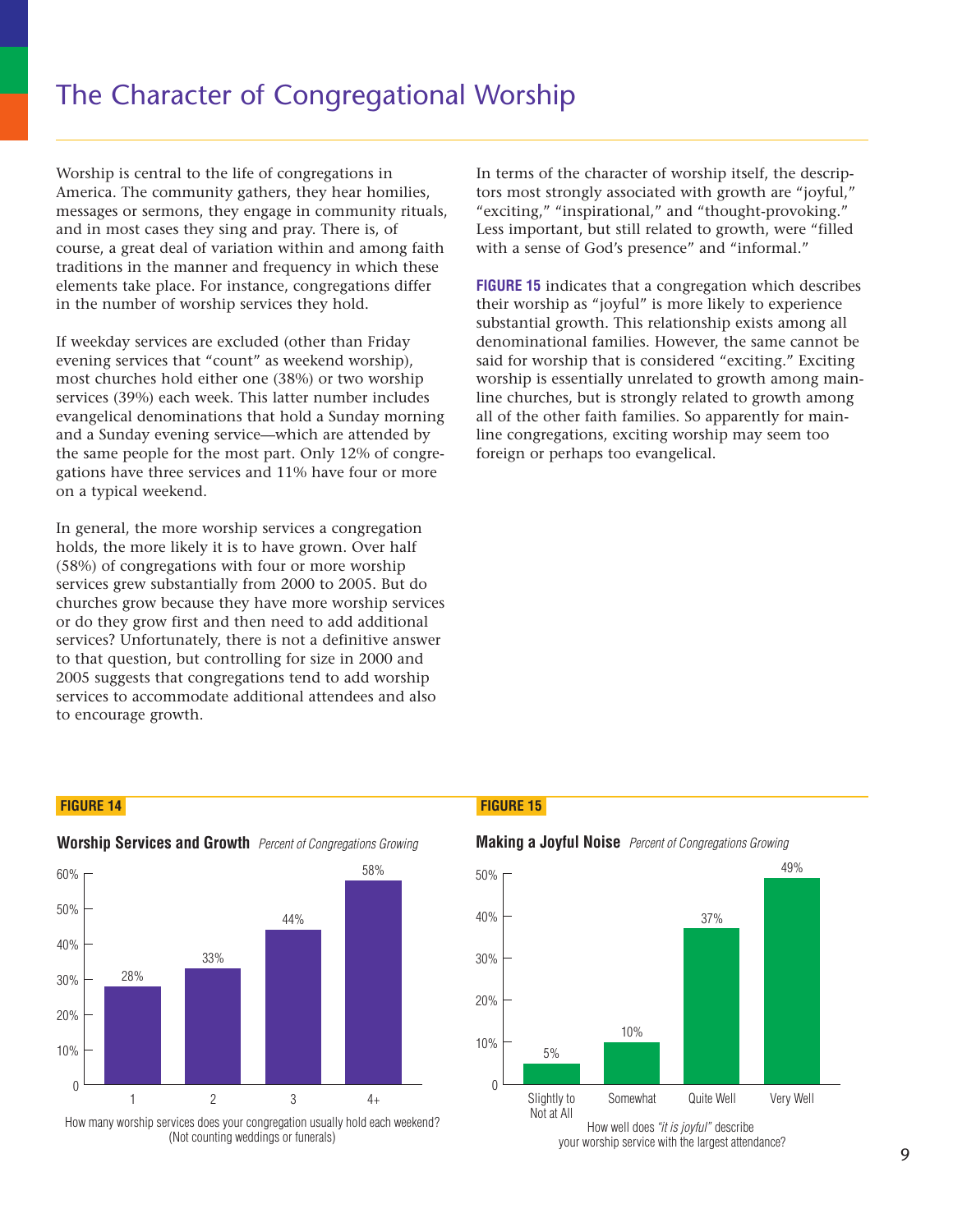**The one worship descriptor that was actually negatively related to growth was "it is reverent." Congregations** 70% **that say "reverent" describes their worship "very well" or "quite well" were more likely to decline than congregations that said reverent describes there worship** 46% 50% **"somewhat," "slightly" or "not at all." This negative relationship was strongest among congregations in evangelical denominations—suggesting that "reverence"** 31% 30% **strongly connotes stilted, less "exciting" worship among** evangelicals. *Character of Congregational Wor.*<br>
The worship descriptor that was actually<br>
d to growth was "it is reverent." Congray "reverent" describes their worship "<br>
wite well" were more likely to decline ti<br>
regations that said r 2 %  $\frac{1}{\sqrt{2}}$  and  $\frac{1}{\sqrt{2}}$  examples The Line of the Line of the Middle<br>and the Line<br>of Line of The Middle<br>and Middle The Middle Of The Middle The Middle Of The Middle The Middle The Middle The Middle The Middle The M The control of the control of the control of the control of the control of the control of the control of the control of the control of the control of the control of the control of the control of the control of the control The the control<br>of the control<br>of the control<br>of the control<br>of the control of the control of the control of the control of the control of the control of the control of th<br>or the control of the control of the control of th  $\frac{1}{2}$  helian are considered with  $\frac{1}{2}$  and  $\frac{1}{2}$  are considered with  $\frac{1}{2}$ ontineted by Congregational Worship<br>one worship descriptor that was actually negd to growth was "it is reverent." Congregatiay "reverent" describes their worship "very<br>uite well" were more likely to decline than<br>regations one worship descriptor that was actually n<br>ted to growth was "it is reverent." Congregs<br>say "reverent" describes their worship "ver<br>quite well" were more likely to decline than<br>gregations that said reverent describes there

**Exciting worship and the use of certain instruments to make worship more exciting are strongly related to** 58% 60% growth, and particularly so in evangelical churches. **FIGURE 17 shows the relationship between growth and use of drums or other percussion instruments. Over half** 40% **of the congregations that use drums often or always in** 32% **their worship services have experienced substantial** 30% growth from 2000 to 2005, as compared to less than a **quarter of congregations that use drums seldom or never. Essentially the same relationship exists between growth and the use of electric guitars. The relationship is fairly strong in the overall set of congregations, but considerably stronger among evangelical churches and weakest among mainline churches.**  3 % 0 % 0 % xci<br>
xci<br>
lak<br>
cow<br>
se f theirow<br>
uan<br>
eal<br>
comes 50 % worship and the use of certain instrument<br>proship more exciting are strongly related<br>and particularly so in evangelical church<br>7 shows the relationship between growth<br>rums or other percussion instruments. On<br>progregations **How the set of the set of certain instrument e worship more exciting are strongly related to<br>th, and particularly so in evangelical churche<br><b>RE 17** shows the relationship between growth<br>of drums or other percussion instru hip and the use of certain in<br>the positive point of the positive and the point of the relationship between<br>or other percussion instrum<br>gations that use drums ofter<br>services have experienced s<br>2000 to 2005, as compared t<br>ag

**Figure 17. Drums, Percussion and Growth**

**Clearly drums and electric guitars seem to fit together as "contemporary worship," but the relationship between growth and the use of visual projection equipment (a clear marker of contemporary worship) is weaker. Also,** 60 **interestingly, the use of incense was moderately associated with growth, but only among churches in evangelical** 50 denominations.

### **FIGURE 16 FIGURE 17**



# **Reverence and Lack of Growth** Percent of Congregations Growing

How well does "it is reverent" describe your worship service with the largest attendance?

### **Drums, Percussion and Growth** Percent of Congregations Growing



a part of your congregation's worship services?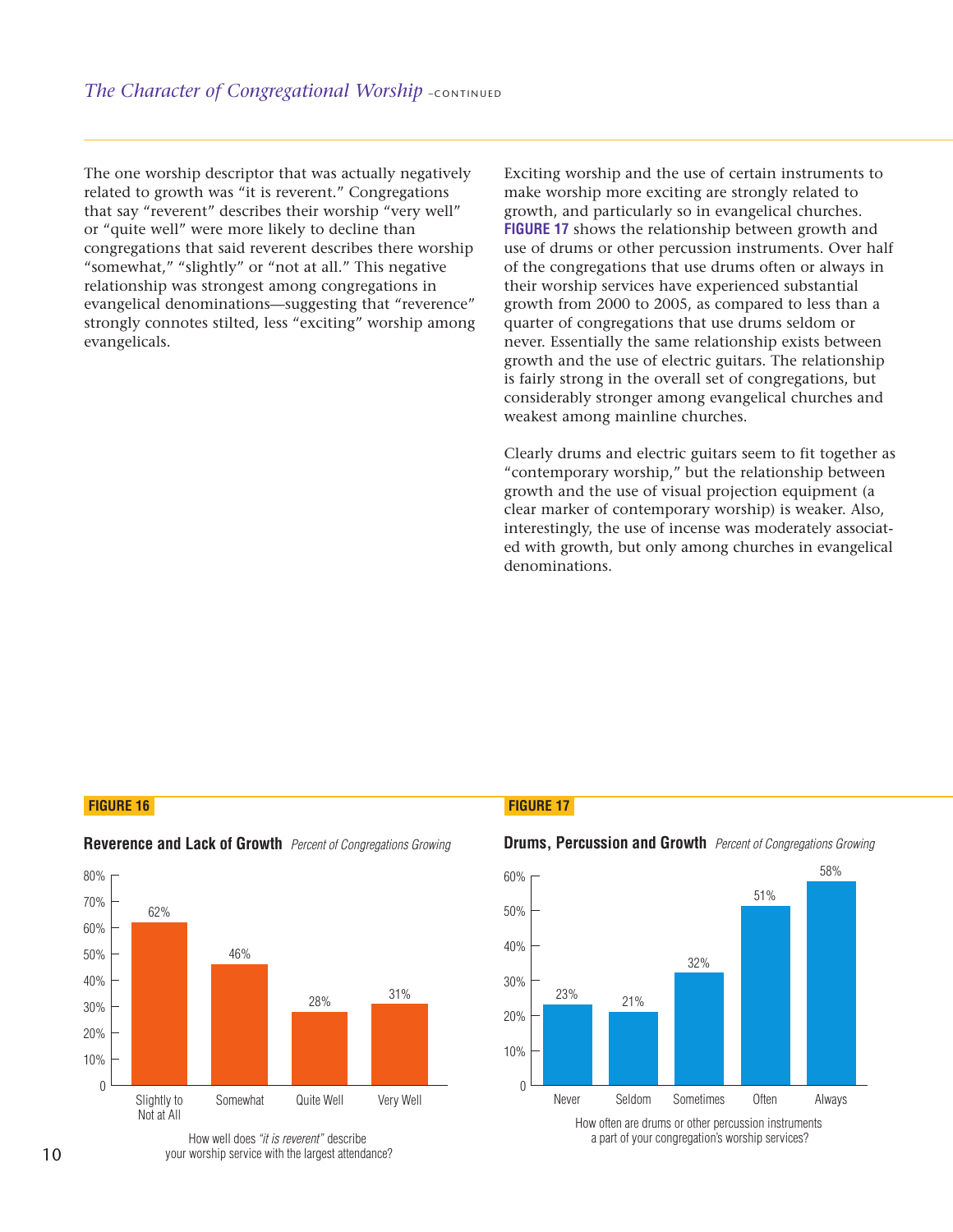**One of the more interesting relationships with growth/decline was the participation of children in worship through speaking, reading and performing. FIGURE 18 shows the association of this question with decline rather than growth. Congregations that** 50% **involved children in worship were more likely to experience significant growth, and congregations that did not** 40% **were much more likely to experience** *decline***. Among congregations that never or seldom involve children in** worship, 32% declined in worship attendance, as **compared to only 5% of congregations which always included children. Of course, in order to involve children** 20% **and youth in worship a congregation must have children present—and many congregations have none. Controlling for the proportion of households with children and** 10% **youth in the home reduces the strength of the relationship somewhat, but it does not disappear. Whether a congregation has relatively few or more than a few children and youth, not involving them in worship is associated with decline. Figure 12.12**<br>**Figure 12. Solution** the participation of clarage through speaking, reading and p<br>shows the association of this quality<br>ther than growth. Congregation<br>children in worship were more l<br>ficant growth, and cong 2 % st Indown the strip of the strip of the strip of the strip of the strip of the strip of the strip of the strip of the strip of the strip of the strip of the strip of the strip of the strip of the strip of the strip of the 2 m and and all the gate in the gate of the gate of the gate of the gate of the procedure the procedure the procedure  $\mathbf{p}$ 5 % 0 % re the more interesting relationships with  $\Lambda$  //decline was the participation of children in p through speaking, reading and performin 18 shows the association of this question we rather than growth. Congregations that e Ip through speaking, reading and perform<br>**E 18** shows the association of this question<br>or erather than growth. Congregations that<br>wed children in worship were more likely<br>significant growth, and congregations tha<br>much more ws the association of this q<br>than growth. Congregatio<br>lren in worship were more<br>ort growth, and congregatic<br>ore likely to experience *dec*<br>that never or seldom invo<br>declined in worship attenor<br>or invorship a congregation m

**As was shown earlier in FIGURE 12, institutional change is necessary for a congregation to adapt to a changing environment. Part of that change may be in its worship Congregations services. Obviously, changing worship format and style may involve very minor things such as a different worship time or a slight alteration in the order of the** 47% 50% **service. Such changes do not really affect whether or not a congregation grows. However, greater changes tend to be associated with growth.**  wn earlier in **FIGURE 12**, institutional<br>y for a congregation to adapt to a ch<br>ent. Part of that change may be in its<br>bviously, changing worship format a<br>we very minor things such as a differe<br>me or a slight alteration in 1 % a control control in the control of the control of the control of the control of the control of the control of the control of the control of the control of the control of the control of the control of the control of the co |<br>| vaec<br>| irc ic ish<br>| ic a<br>| if at |<br>| va<br>| el ro<br>| i c<br>| i c<br>| 1 1

**What do congregations do that justifies saying they** 24% changed worship moderately or a lot? One synagogue **said: "we hold different styles of worship at different times and different Shabbats to appeal to our diverse community." A Christian church leader noted: "We are a traditional congregation, but we are open to new and** contemporary music. We are also trying to involve our **young people in various ministerial roles—lectors, cantors, ushers, Eucharistic ministers, altar servers, greeters." But whether or not the change involves**  elements of contemporary worship, the focus in grow**ing congregations is openness to change. However, it also should be noted that changing worship was strongly** 40 **related to growth among conservative/evangelical congregations, but was not significantly related to growth among mainline Protestant congregations. It** 30 **may be that contemporary worship is an easier fit in evangelical denominations, but often comes off as a for-**20 **eign, even desperate element in mainline congregations.** va<br>echic<br>icide<br>ishic<br>all that<br>eshing<br>ishic<br>that bown earlier in **FIGURE 12**, institutional changry for a congregation to adapt to a changing<br>ent. Part of that change may be in its worsh<br>biviously, changing worship format and sty<br>ve very minor things such as a different<br> Part of that change may be in<br>busly, changing worship forma<br>ery minor things such as a diff<br>or a slight alteration in the ord<br>hanges do not really affect wh<br>tion grows. However, greater c<br>ociated with growth.<br>regations do

# 0 **FIGURE 18 FIGURE 19**



# **Seen But Not Heard?** Percent of Congregations Declining



During the past five years, has your congregation changed the format or style of one or more weekend worship services?

How often do children or youth speak, read or perform during your congregation's worship services?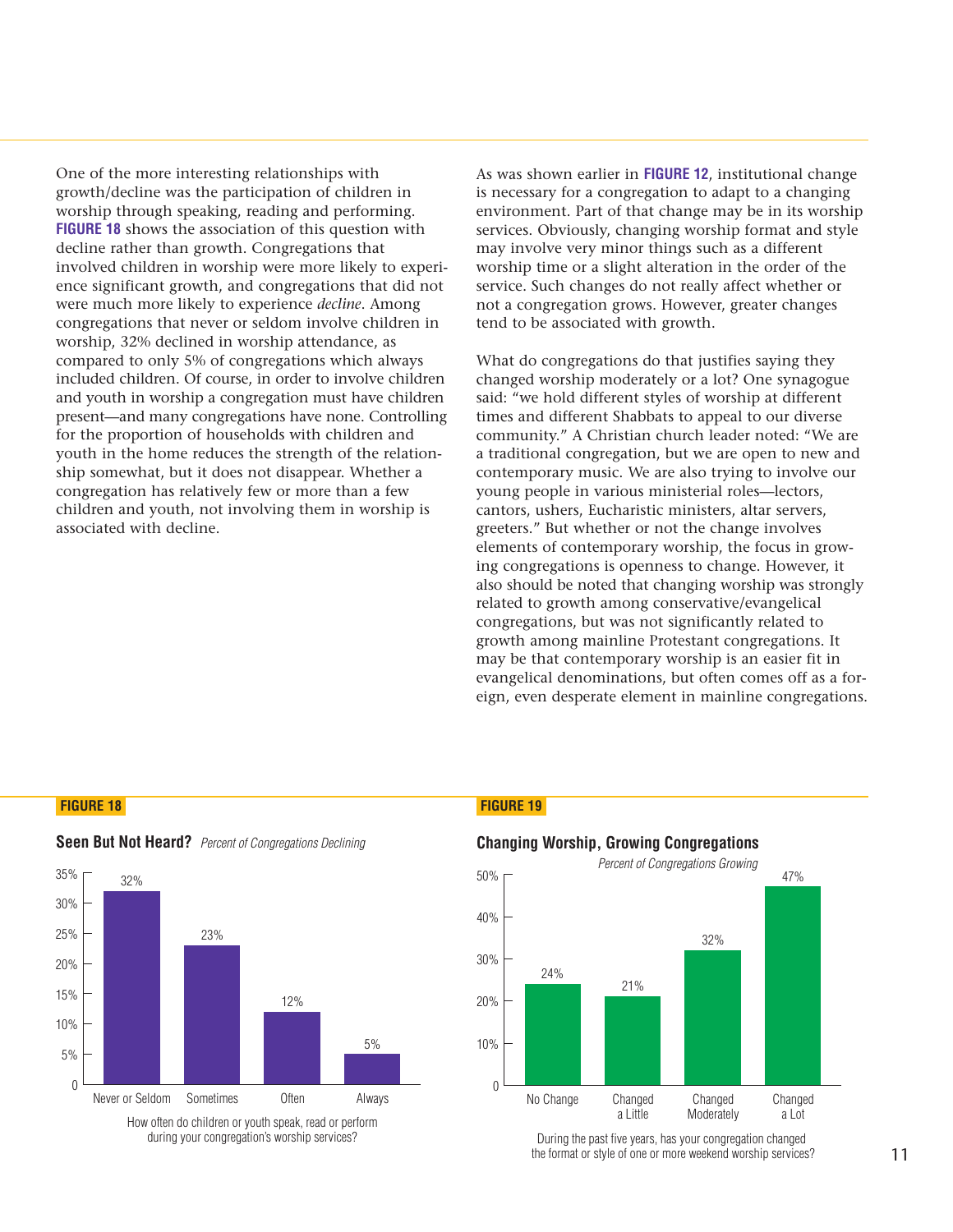**Almost all congregations say they want to grow. When asked if they agree or disagree with the statement, "our congregation wants more members," 72% said they strongly agree and another 22% said they agree somewhat.** 60% **FIGURE 20 shows that the remaining 6% who are not so** sure about growth are indeed less likely to grow. But it **also shows that the extent to which a congregation** wants to grow really doesn't matter much in terms of **actually growing. There is essentially no difference** 30% **between the growth of congregations that really want**  to grow and congregations that are less emphatic about **their desire to grow. Example 10 . Program**<br> **Figure 2 . Program**<br> **Figure 2 . We are and another 22% said they agong the stand another 22% said they agong that the remaining 6% with are indeed less likely to nat the extent to which a conducti** | https://strate.org/strate.org/strate.org/strate.org/strate.org/strate.org/stra l congregations say they want to grow<br>ney agree or disagree with the stateme<br>ion wants more members," 72% said<br>gree and another 22% said they agree s<br>shows that the remaining 6% who are<br>t growth are indeed less likely to g gations say they want<br>
e or disagree with the<br>
ts more members," 72<br>
another 22% said they<br>
nat the remaining 6%<br>
are indeed less likely<br>
e extent to which a c<br>
lly doesn't matter mu<br>
There is essentially no<br>
the of congre

**What matters ultimately is not one's desire to grow, but intentionality and action.**

**Growing congregations are those that have intentionality** about growth, rather than just wanting to grow. **Congregations that developed a plan to recruit members in the last year were much more likely to grow than** 40 **congregations that had not.**

**Growth requires intentionality, but it also requires action and the involvement of members and active participants. Recruitment success results not just from official programs and events, but from the behavior of** 50% **members who promote the congregation and invite** 40% **others to attend and join. As other studies have shown, the primary way people first connect with a congregation** 30% is through a pre-existing relationship with someone **who is already involved. f**<br>**Figure 21. All is to the involvement of members and Recruitment success results no<br>ams and events, but from the lo<br>promote the congregation and and join. As other studies l<br>vay people first connect with a<br>pre-existing**  $\frac{1}{4}$  at to it is not it or but it also req<br>members and a<br>ss results not jut<br>from the bel<br>gregation and<br>her studies have<br>meship with sor<br>tionship betwe<br>mbers and gre 0 % In the intentionality, but is<br>involvement of mem<br>cruitment success res<br>s and events, but fro<br>promote the congregal and join. As other s<br>propele first connect<br>-existing relationship<br>nvolved.<br>is the strong relations in the p b m<br>mess ut p and the m<br>music of the minus of the materials of the materials of the materials of the materials of the materials of the materials of the materials of the material of the material of the material of the mater so requires<br>
s and activ<br>
i not just f<br>
in the behavies<br>
in and invi<br>
ies have sh<br>
h a congre<br>
between r<br>
between r<br>
between r<br>
in recruitm<br>
in recruitm<br>
xperiencin<br>
xperiencin u p p p d i a ju ch av p o recent p o recent p o recent p o recent p o recent p o recent p o recent p o recent p o recent p or recent p or recent p or recent p or recent p or recent p or recent p or recent p or recent p or **S** intentionality, but it also req<br>involvement of members and acruitment success results not j<br>is and events, but from the bel<br>promote the congregation and<br>1 and join. As other studies have<br>y people first connect with a c

**FIGURE 22 shows the strong relationship between recruitment activity on the part of members and growth. Where "a lot" of members are involved in recruitment, 63% of congregations are growing. By contrast, where very few if any members are involved in recruitment, hardly any of those congregations are experiencing substantial growth.**

### **FIGURE 20 FIGURE 21**



# **Wishing Doesn't Make it So** Percent of Congregations Growing

Our Congregation Wants More Members



# **Recruitment Planning and Growth** Percent of Congregations Growing

Did your congregation develop a plan to recruit new members?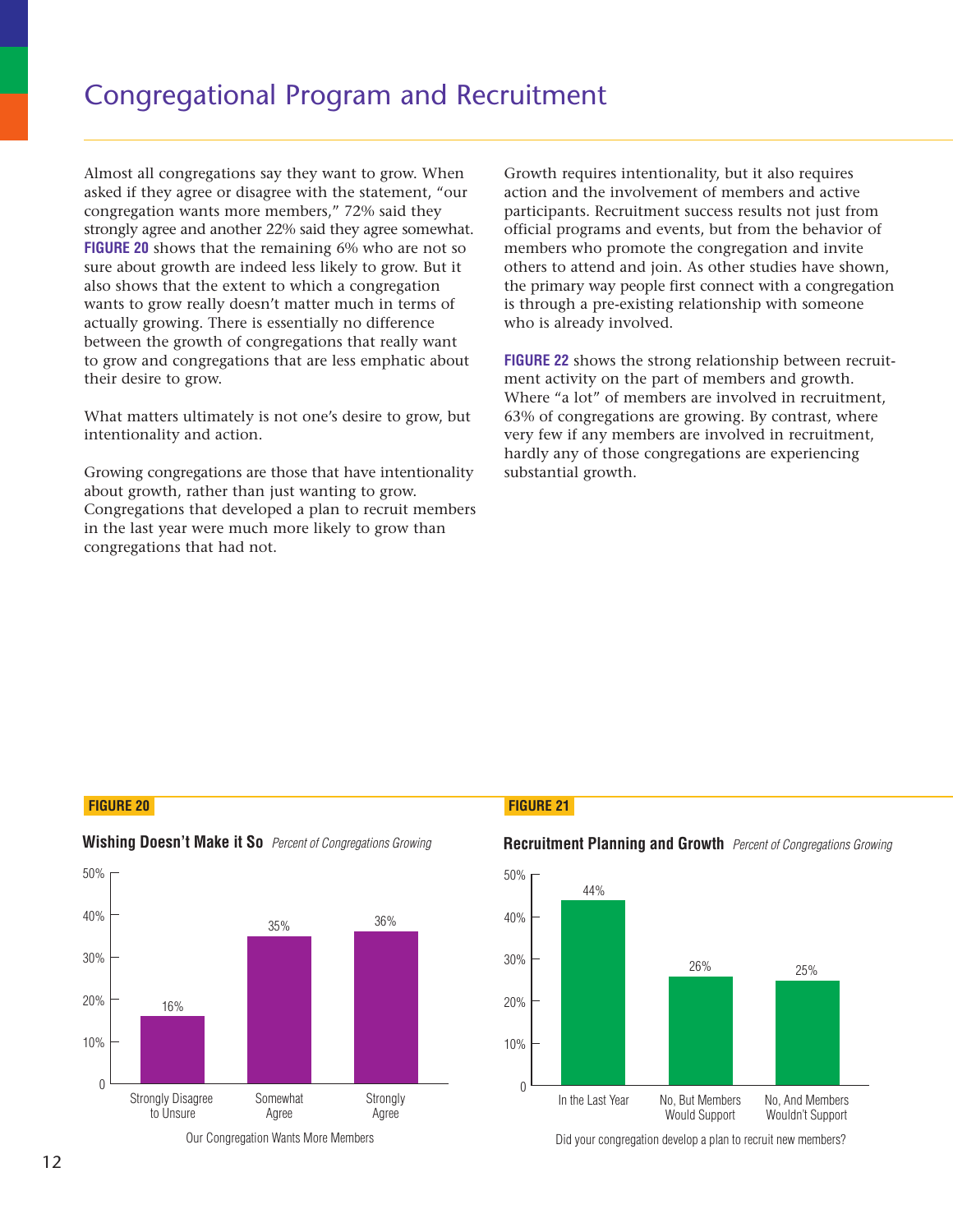**Growing congregations are more likely to engage in a variety of recruitment-related activities. Members tell others about their congregation and the congregation makes itself more visible through various forms of advertising. Most formal activities, such as radio and** 60% **television spots, newspaper ads, flyers, etc. help only a** little. However, the programmatic activity that is most **strongly related to growth is establishing or maintaining a web site for the congregation.** ongregations are more likely to e<br>recruitment-related activities. Me<br>ut their congregation and the co<br>if more visible through various fo<br>g. Most formal activities, such as<br>spots, newspaper ads, flyers, etc.<br>ever, the progr distribution of the series of the series of the series of the series of the series of the series of the series of the series of the series of the series of the series of the series of the series of the series of the series weter<br>cervie.net<br>net uppus<br>net uppus 0 % — wet<br>er ke er ke<br>n er ke er ke er ke er ke er ke er ke er ke er ke er ke er ke er ke er ke er ke er ke er ke er ke er ke er ke e ongregations are more likely to engage<br>ecruitment-related activities. Members<br>at their congregation and the congrega<br>f more visible through various forms c<br>. Most formal activities, such as radio<br>ipots, newspaper ads, flye ing congregations are more likely to engage<br>y of recruitment-related activities. Members<br>s about their congregation and the congrega<br>s itself more visible through various forms of<br>tising. Most formal activities, such as ra Frame more 1<br>
lated activ<br>
egation ar<br>
through<br>
activities<br>
per ads, fl<sub>?</sub><br>
rammatic<br>
ch is estab<br>
gation.<br>
started of<br>
are most<br>
not done<br>
ler for suc<br>
rate of grc<br>
price are v<br>
site are v

Congregations that have started or maintained a web site in the past year are most likely to grow. Congregations that have not done so, but are open **enough to change in order for such a thing to happen have a somewhat lower rate of growth. Congregations that would oppose a web site are very unlikely to have experienced growth.**

**Obviously, larger congregations are more likely to have** web sites than small congregations. So is a web site a result of larger size or does it actually encourage **growth? Controlling for initial size (in 2000) suggests** 40% **that developing a web site has an effect on growth,** independent of size. It is part of a constellation of **activities that congregations use to enhance their** 20% **growth possibilities.**  Fried congregations are mo<br> **Figure 3. Solution**<br> **Figure 3. Example 1**<br> **Figure 2 3. Example 1**<br> **Figure 3. Luddit 1**<br> **Figure 1**<br> **Figure 3. Luddit 1**<br> **Figure 1**<br> **Figure 1**<br> **Figure 1**<br> **Figure 1**<br> **Figure 1**<br> **Figure** uuttice die eersteld van die van die volgeleersteld van die van die van die van die van die van die van die va<br>Oor die van die van die van die van die van die van die van die van die van die van die van die van die van di<br> Figure 1 and all congregations are<br>In small congregations.<br>Introlling for initial size (ing a web site has an eft<br>of size. It is part of a congregations use to  $\epsilon$ <br>ibilities. ns atio<br>actio<br>actions are<br>sensent e likely to h<br>s a web site<br>courage<br>000) sugges<br>on growth,<br>ellation of<br>nce their ely<br>eb<br>age<br>sug<br>row<br>on<br>the **Example 18 System State State State State State State State State State State State State State State State State State State State State State State State State State State State State State State State State State State composed in the set of a**<br>**contain that is also any of a**<br>**conduct of a**<br>**conduct of a**<br>**conduct of a**<br>**conduct of a**<br>**conduct of a** 

### **FIGURE 22 FIGURE 23**



**Recruiting New Members** Percent of Congregations Growing

To what extent are your congregation's members involved in recruiting new members?



### **Ludites Beware!** Percent of Congregations Growing

Did your congregation establish or maintain a web site for the congregation?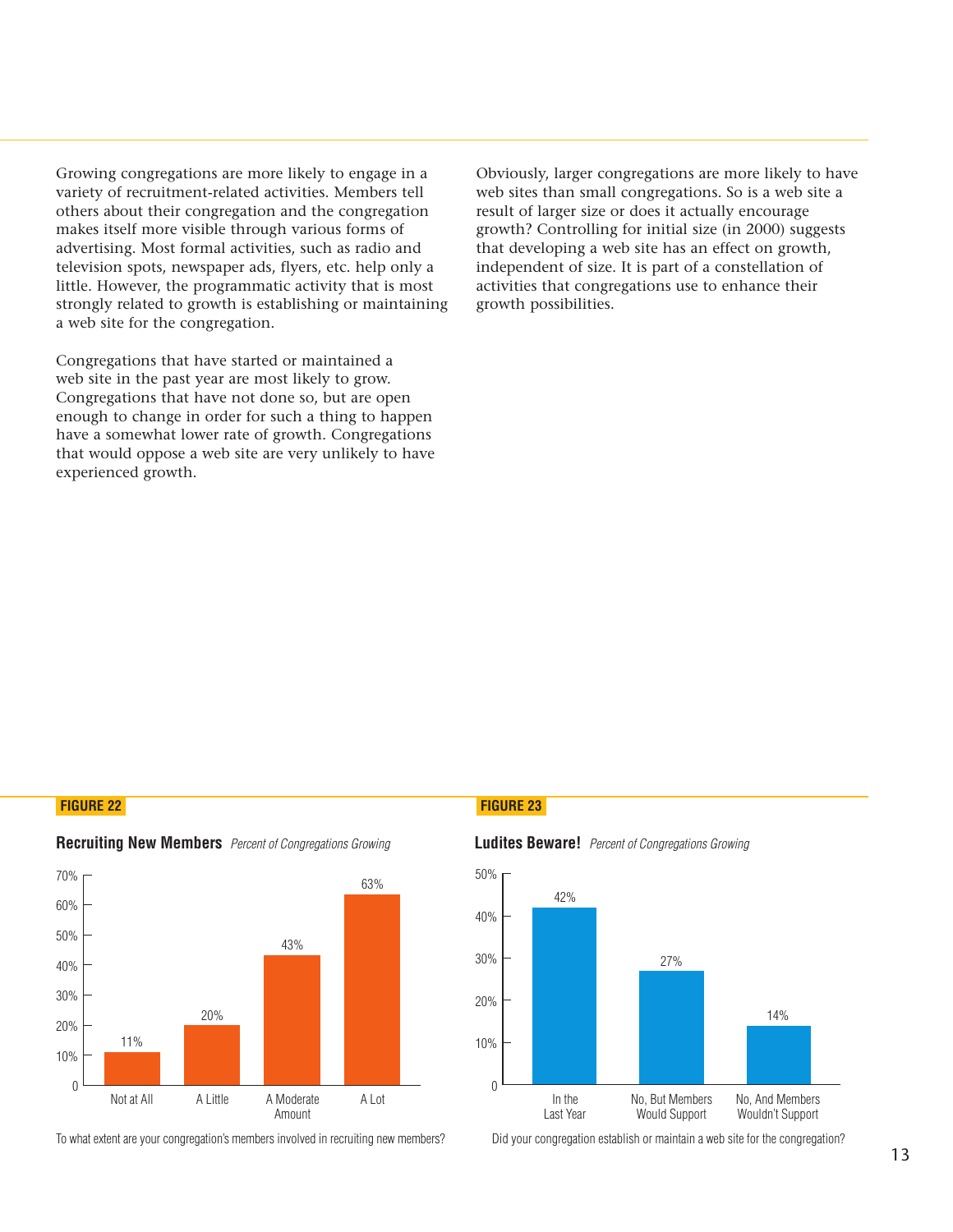**Another specific action that a congregation can do to** 60% **encourage growth is sponsoring a program or event to** attract non-members. As shown in **FIGURE 24**, 44% of **congregations that sponsor such events grew substan**tially from 2000 to 2005. Figures 1974 **Figure 2 2 . In the Example 2 . In the Secure 1**<br>
There specific action that a congregation<br>
Transverse proper and proper and the regations that sponsor such events gre<br>
From 2000 to 2005.  $\frac{d}{dt}$  a  $\frac{d}{dt}$  a  $\frac{d}{dt}$  ci

The types of special events and programs offered by growing congregations can be quite varied, but what **they have in common is the intent of attracting both** members and non-members. They are not just held for **the enjoyment and edification of the congregational family. Congregations hold seminars, concerts, fairs, and sponsor groups that would be of interest to people in the congregation and in the surrounding community. This adds value to congregational involvement and nonmembers? also gives non-members a low-key opportunity to visit the congregation's facility. They can participate on their own terms and "check out" the church, synagogue, etc. without the imagined pressure of attending an actual** 50 **worship service.** Comparent divided in the model of the model of the model of the model of the model of the model of the model of the model of the model of the model of the model of the model of the model of the model of the model of the mo nal Program and Recruitm<br>
fic action that a congregation<br>
wth is sponsoring a program o<br>
embers. As shown in **FIGURE 2**4<br>
that sponsor such events grev<br>
00 to 2005.<br>
pecial events and programs of<br>
regations can be quite va specific action that a congregation c<br>ge growth is sponsoring a program oi<br>on-members. As shown in **FIGURE 24**,<br>tions that sponsor such events grew<br>m 2000 to 2005.<br>s of special events and programs off<br>congregations can be

**Another thing that congregations offer which attracts both non-members and members is support groups. As shown in FIGURE 25, of congregations that consider support groups to be a key program or activity, 67% are growing. Support groups are more often found in larger** 67% **congregations. Yet like web sites, these groups have an independent effect on growth when controlling for congregational size. Follow Example 15. Set of the Straighter**<br>**FIGUSE 25.** Of congregations to be a key program or act<br>**t** groups are more often for the like web sites, these grand the sect on growth when contrize.  $\begin{bmatrix} 1 & 1 & 1 \\ 1 & 1 & 1 \\ 1 & 1 & 1 \\ 1 & 1 & 1 \\ 1 & 1 & 1 \\ 1 & 1 & 1 \\ 1 & 1 & 1 \\ 1 & 1 & 1 \\ 1 & 1 & 1 \\ 1 & 1 & 1 \\ 1 & 1 & 1 \\ 1 & 1 & 1 \\ 1 & 1 & 1 \\ 1 & 1 & 1 \\ 1 & 1 & 1 \\ 1 & 1 & 1 \\ 1 & 1 & 1 \\ 1 & 1 & 1 \\ 1 & 1 & 1 \\ 1 & 1 & 1 \\ 1 & 1 & 1 \\ 1 & 1 & 1 & 1 \\ 1 & 1 & 1 & 1 \\$ produced to the control of the control of the control of the control of the control of the control of the control of the control of the control of the control of the control of the control of the control of the control of 0 %  $\frac{1}{\log n}$  and  $\frac{1}{\log n}$  and  $\frac{1}{\log n}$  $\frac{1}{10}$  must not convert to the contract of the contract of the contract of the contract of the contract of the contract of the contract of the contract of the contract of the contract of the contract of the contract o \_<br>n<br>l u<br>n<br>t n<br>cc p<br>net<br>net<br>net |<br>| ու<br>| ո<br>| ո<br>| ո congregations offer which<br>and members is support g<br>i **25**, of congregations that<br>e a key program or activity<br>roups are more often found<br>ike web sites, these groups<br>on growth when controllii<br>regational growth than the<br>offer

**More basic to congregational growth than the programs** that a congregation offers is follow-up with visitors. **Few people decide to join or become regular participants after one or two initial contacts, so follow-up contacts are essential to help transition people from visitor or prospect to member. If visitors attend a worship service, the congregation asks them to complete a visitor's card, sign a pew pad or some other means of letting their presence known. Many congregations also make sure they collect the names and/or addresses of persons who** 80 **COURE 25,** of congregations offer which that to be a key program or activity to to be a key program or activity and the vertical state web sites, these group ffect on growth when controll size.<br>Congregational growth than mare equivalent offer defined members is supposed in the set of the set of the set of the set of the set of the set of the set of the distributional growth the set of the set of the set of the set of the set of the set of

# **FIGURE 24 FIGURE 25**



**If You Hold One They Will Come** Percent of Congregations Growing

Did your congregation sponsor a program or event to attract nonmembers?





Does your congregation have support groups such as bereavement, marriage, divorced, wellness, 12-step?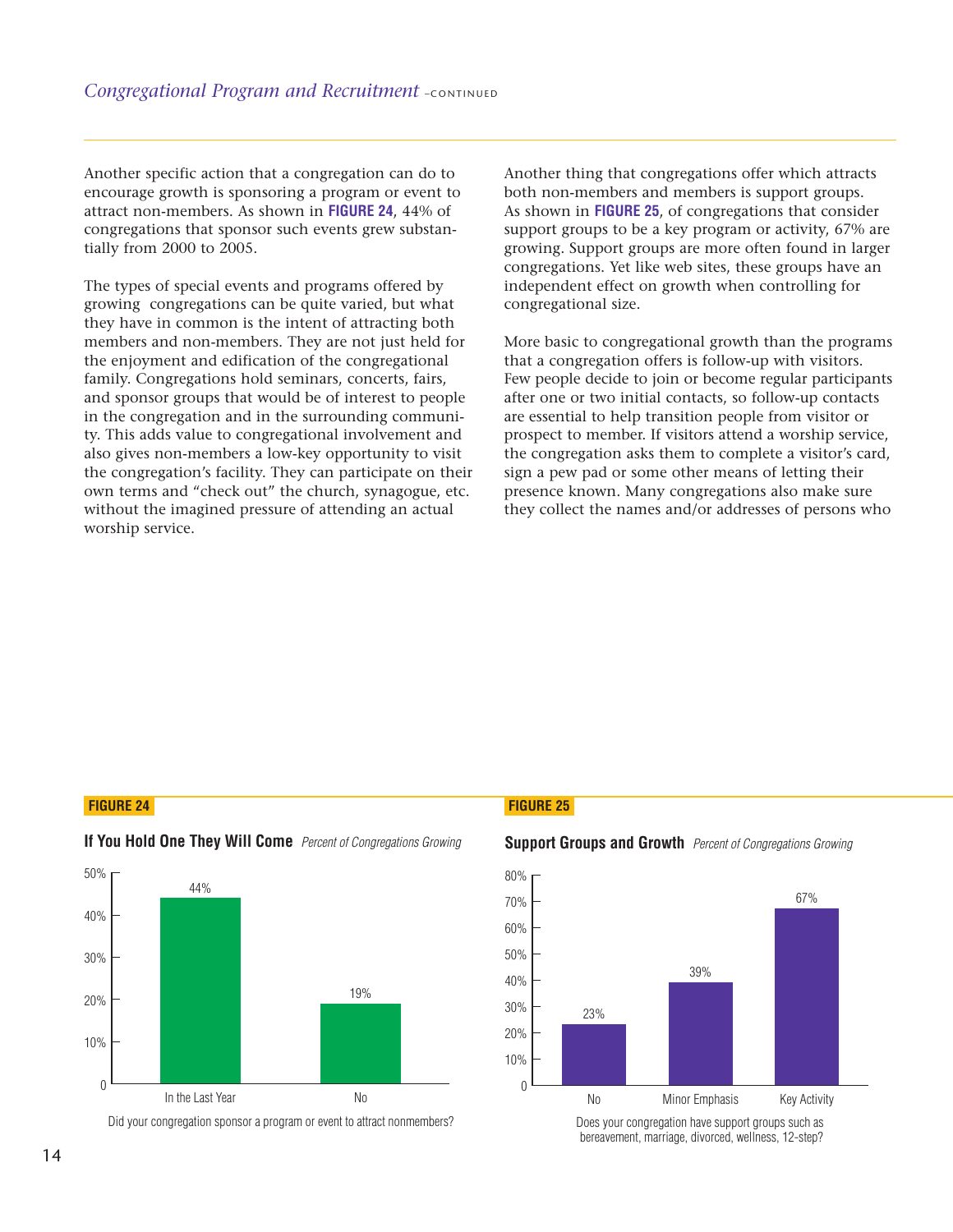**attend special events or support groups and those who** visit their web site. In order for people to know the **congregation cares about their presence, the congregation must know they attended and make the effort to** 50% contact them—through as many ways as possible. Figure 2012<br>
Figure 2013<br>
Figure 2014<br>
Figure 2014<br>
Figure 2014<br>
Figure 2014<br>
Figure 2014<br>
Figure 2014<br>
Figure 2014<br>
Figure 2014<br>
Figure 2014<br>
Figure 2014<br>
Figure 2014<br>
Figure 2014<br>
Figure 2014<br>
Figure 2014<br>
Figure 2014<br>
F

Congregations that follow-up on visitors through mail, **phone calls, emails, personal visits, mailed materials,** etc. are those most likely to grow. Of course, in order to be able to follow-up on visitors it is necessary to have **visitors. Some congregations say they have few if any** 10% **visitors, but even among these congregations, following up on the few visitors that they have is important to growth. And for congregations that have more than a few visitors, following up reaps even greater rewards.** de dia mandra dia mandra dia mandra di secondo di altre di secondo di secondo di altre di secondo di altre di <br>Di secondo di altre di altre di altre di altre di altre di altre di altre di altre di altre di altre di altre <br> I special events or support groups and those<br>heir web site. In order for people to know th<br>egation cares about their presence, the congrust know they attended and make the effort<br>t them—through as many ways as possible.<br>eg I special events or support groups and their web site. In order for people to know<br>gation cares about their presence, the cc<br>uust know they attended and make the e<br>et them—through as many ways as possil<br>egations that follo I events or support groups a<br>
b site. In order for people ta<br>
cares about their presence,<br>
how they attended and make<br>
1-through as many ways as<br>
ns that follow-up on visitors<br>
emails, personal visits, mail<br>
emost likely t

Frame Superiors are almost always hyptions. There is something attractive attend a congregation is attractive enough to be in good financial condition. Active spive to the support of a congregation something to them and fi means something to them and fills an important place 51% **when a congregation is attractive enough to grow it also** over and the control of the control of the control of the control of the control of the control of the control of the control of the control of the control of the control of the control of the control of the control of the 30% **in their lives.** 40% **members give to the support of a congregation that** tends to be in good financial condition. Active, committed 60% **congregation that causes people to attend and join. And** congregations are almost always healthy<br>tions. There is something attractive about<br>ion that causes people to attend and join<br>ongregation is attractive enough to grow<br>e in good financial condition. Active, com<br>give to the s gations are almost alway<br>There is something attract<br>at causes people to atte<br>ation is attractive enou<br>ood financial condition.<br>1<br>the support of a cong<br>g to them and fills an<br>hat are in excellent fin<br>by to have experienced<br> **Growing congregations are almost always healthy congregations. There is something attractive about the**

congregations where the finances are not so good. Congregations that are in excellent financial shape are **much more likely to have experienced growth than**

### **FIGURE 26 FIGURE 27**



# **Letting Them Know You Care** Percent of Congregations Growing

Number of Ways That Congregations do Follow-up with Visitors (Mail, Phone, Email, Personal Visit, Sending Materials)

### **Growing in Members and Money** Percent of Congregations Growing



Congregation's Financial Situation Today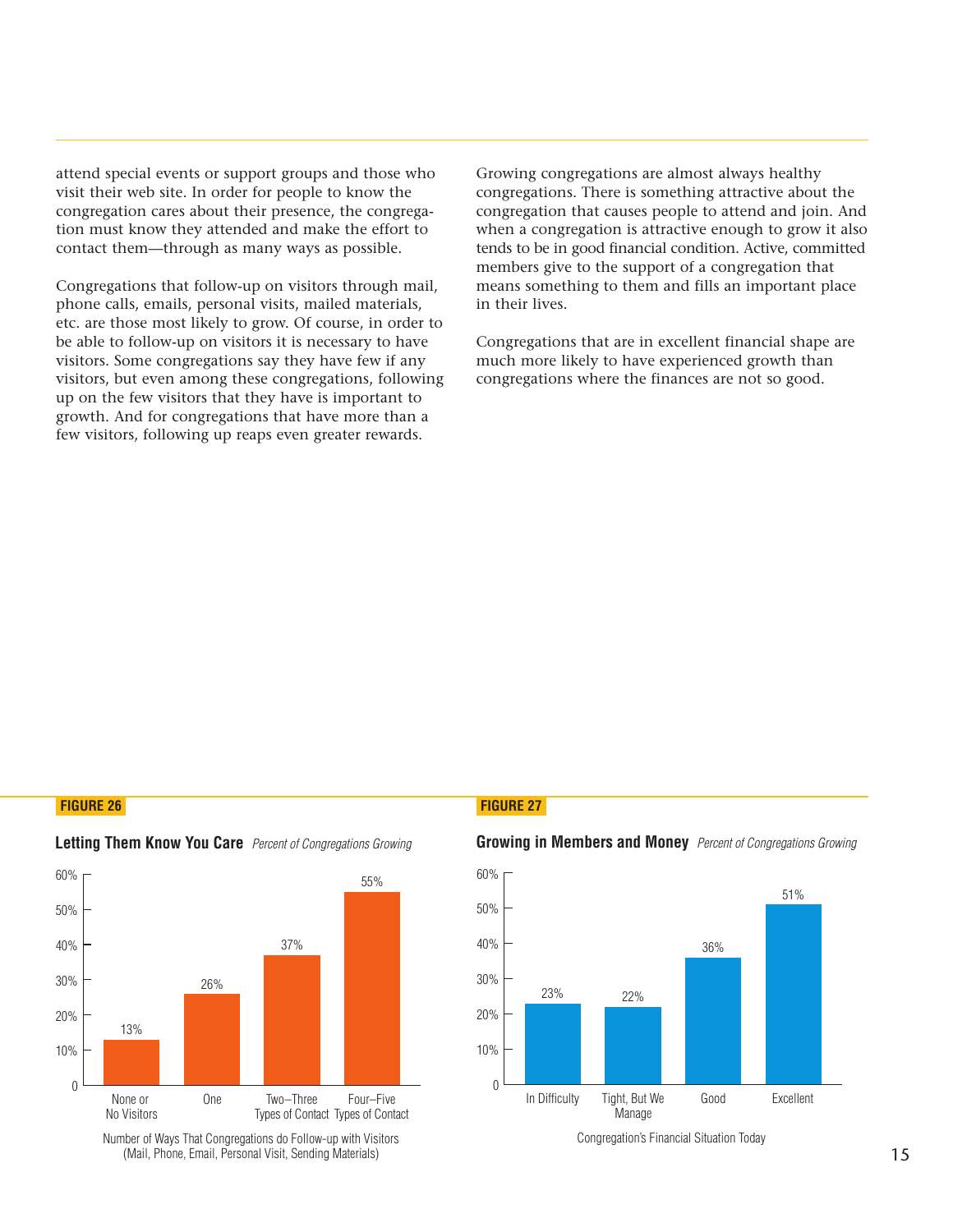# Putting It All Together

**Each of the charts in the above sections looked at the relationship between growth and one congregational question, usually in isolation from other growth-related factors. It is possible using multivariate statistical procedures to look at the independent effect of each factor in order to determine which is more important to understanding why some congregations grow and others do not.**

**Clearly, some things a congregation has some control over and some things a congregation cannot control. Among those things that are related to growth and about which a congregation has no control are the location of the congregation nationally and growth/decline in households in the surrounding community. Of these two issues, the most important is** *South/non-South* **location. Even when controlling for all other growth-related variables, being located in the South is very advantageous when it comes to growth. Congregations do better in the South because it is both a growing region and because the culture is more supportive of religion. But** *growth in households* **also remains statistically significant as a source of growth. And this stands to reason—areas where the population is increasing through new households and new housing units are areas where people are moving to and putting down new roots. Population growth helps congregations grow, as does the need of newcomers to establish community connections.**

**A congregation has limited control over the age structure of its membership, and this factor has a very strong independent effect on growth. Congregations with** *smaller proportions of older members* **and larger proportions of younger adults and households with children are more likely to experience growth.**

**Obviously, it is easier for congregations to reach a younger constituency in growing suburbs, but the effect of age structure is strong even when controlling for the location of a congregation. In order to be healthy a congregation must be able to include both younger and older persons, retirees and families with children. A related influence is the proportion of females in a congregation. As American congregations become increasingly populated by women, those congregations that are able to even out the proportions of males and females are those most likely to grow—even when controlling for the effect of age.**

**The strongest correlate of growth when all controls were in effect was the presence or absence of** *conflict***. Obviously, conflict cannot be completely avoided, but whether or not a congregation finds itself mired in serious conflict is the number one predictor of congregational decline. This finding points out the need for conflict resolution skills among clergy so minor conflict does not become serious, debilitating conflict. It also suggests the probability of serious membership problems for religious bodies experiencing denomination-wide conflicts over sexuality. If such national conflicts are played out at the local congregational level, the result is increased decline—when they are added to the usual congregational fights over leadership, finances, worship and program.**

**Independent worship-related factors that are important to growth include both positive and negative influences. Strongest and most interesting among these influences is a rating of corporate worship as "***reverent***." Reverence in worship has an independent negative effect on growth. Although most worship services probably could**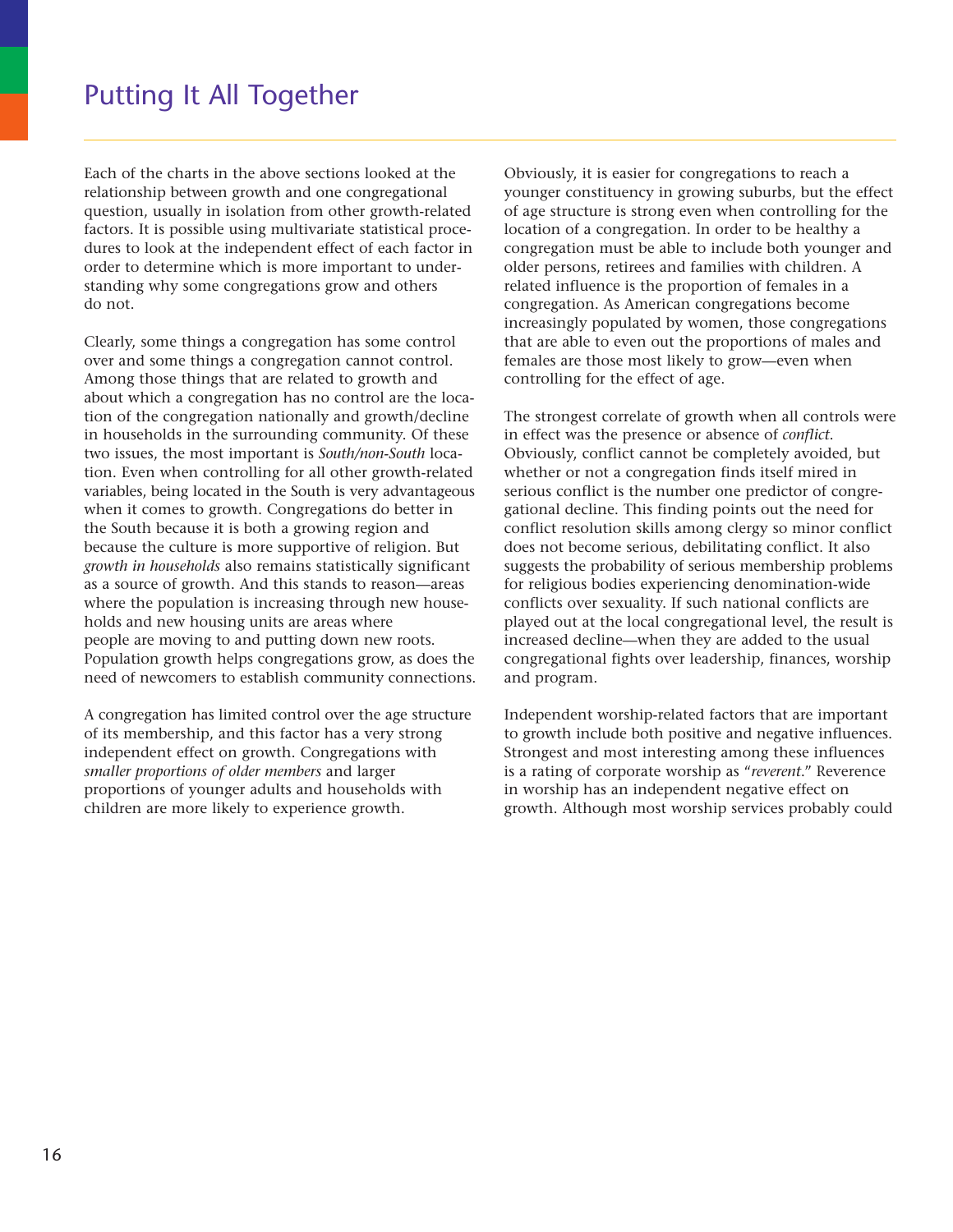**be said to be reverent to some extent, characterizing worship as reverent seems to imply a level of stiltedness and somberness that works against the possibility of growth. The obverse of reverence, characterizations of worship as "joyful" and "exciting" had no independent effect on growth even though they added to the overall ability to predict growing congregations. So apparently, as was observed in the case of congregational conflict,** *not having a growth-killing factor* **is more important than having something that would seem to encourage growth.** 

**Positively and significantly related to growth is the degree to which a congregation** *changed its worship services* **in the past five years. Congregations that changed their worship services moderately or a lot were more likely to experience substantial growth than congregations that changed worship only a little or not at all. The independent effect of worship change on growth is interesting because it does not include any information about the direction of change. Apparently, change in worship is a primary means by which congregations adapt. Congregations that adapt in this way tend to grow, but congregations that remain the same do not.** 

**In terms of congregational identity, the most important factor was a rating of the congregation as "***spiritually vital and alive***." Since congregations are religious institutions, it is essential that religion be central to their collective identity. And it is odd that so many congregations find other, more tangential activities and identities to crowd out the core function of a congregation. Spiritual vitality is necessary for a congregation to be a congregation and thus to grow.** 

**Somewhat surprisingly, most of the recruitment/outreach questions did not turn out to be statistically significant when controls were in effect. The clear exception was** *web site development***. Congregations that have established or maintained a web site for the congregation are more likely to grow. Obviously, simply setting up a web site is not an automatic growth producing activity—even though it helps with congregational publicity and internal communication. But what may be more important is what the effort implies. Congregations that establish web sites are outward looking and are willing to change and adapt. They look to a variety of traditional and non-traditional means to reach out to their members and non-members. Of less independent importance to growth, but adding to the overall ability to predict growth or decline, is** *follow-up of visitors and inquirers***. Growing congregations are those who follow-up through a variety of means.**

**Congregations grow (and decline) for many reasons and it is not possible to examine them all. We cannot, for instance, get at the relative quality of preaching or congregational leadership. Age and gender of the leader were not related to growth and assessments of preaching and other leadership skills tend to be biased and unreliable. Also, growth occurs for different reasons within different contexts. Here we look only at the national, gross picture. The relationships are instructive, but each faith family and denomination is different and the relative impact of growth-related factors may vary among them, at least to some extent.**